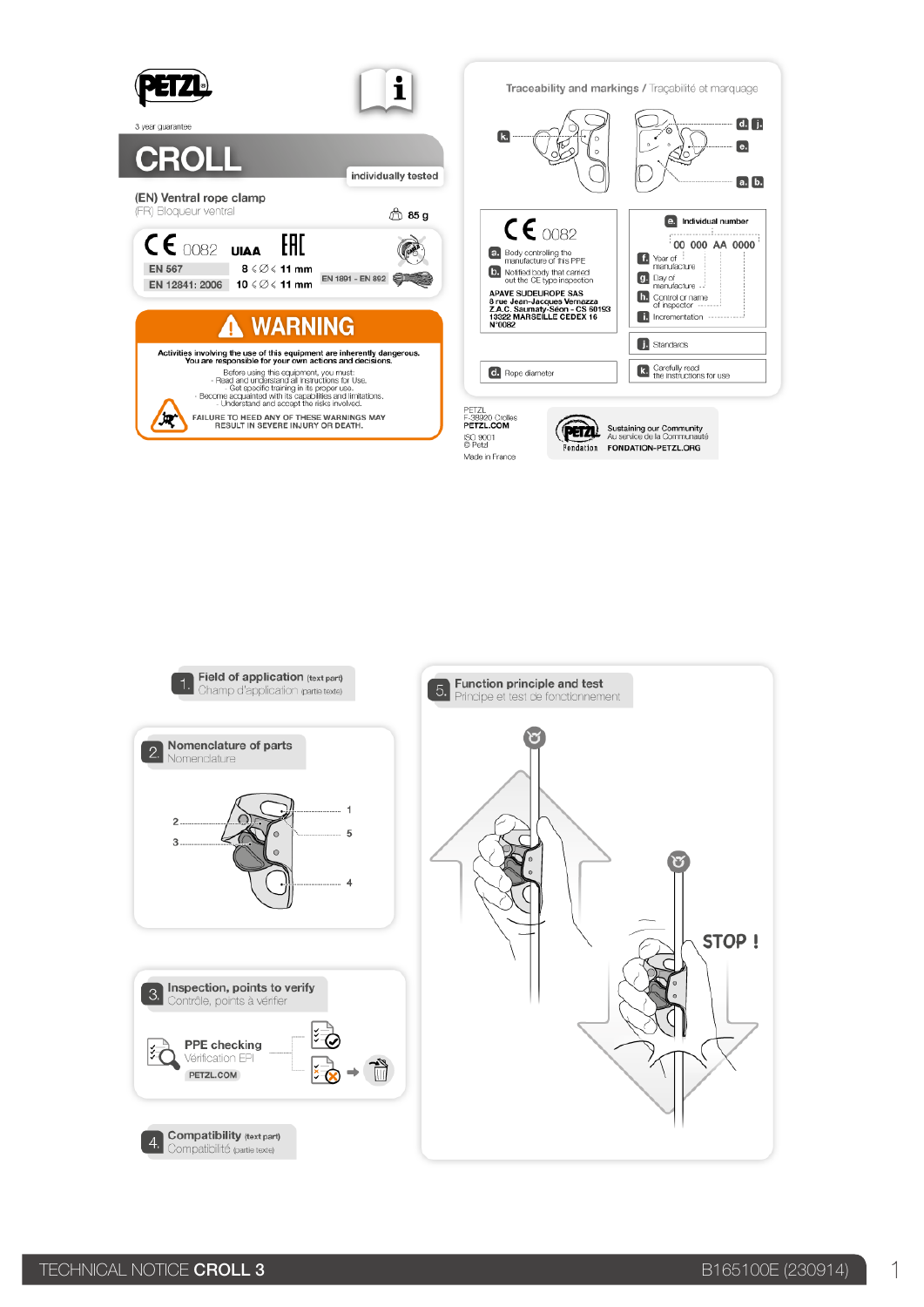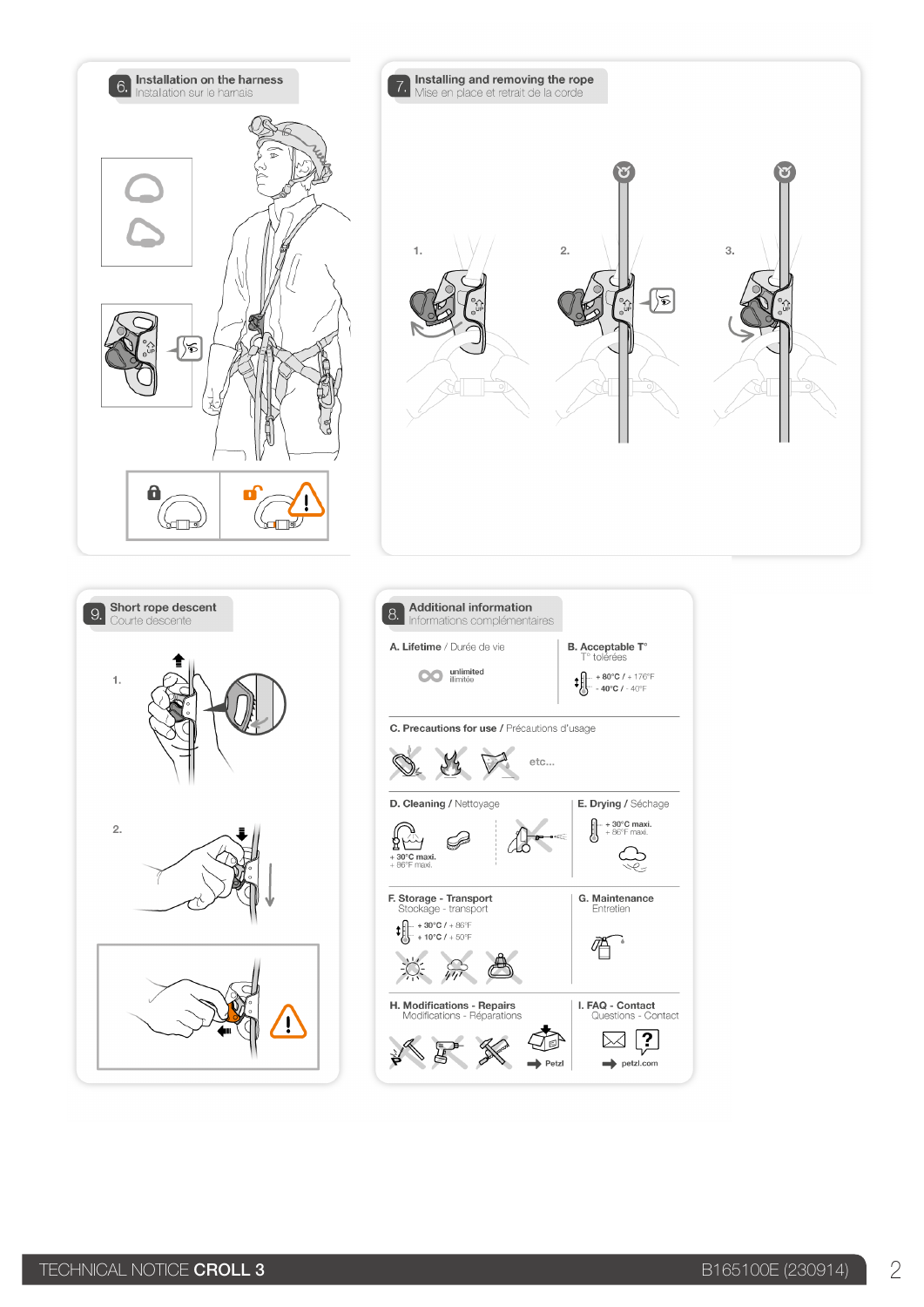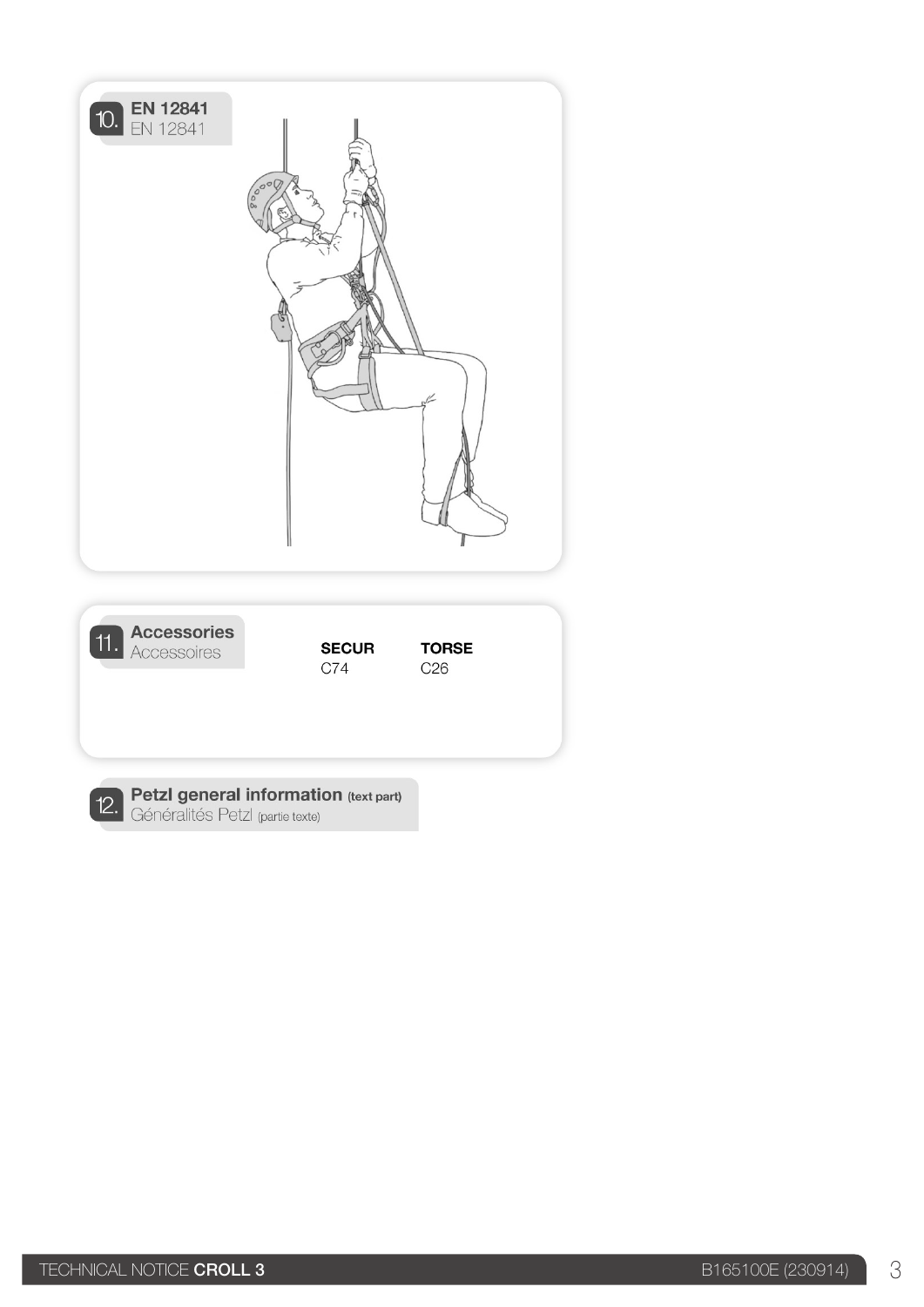### EN

These instructions explain how to correctly use your equipment. Only certain techniques and<br>uses are described.<br>The warning symbols inform you of some potential dangers related to the use of your<br>equipment, but it is impos

You are responsible for heeding each warning and using your equipment correctly. Any misuse<br>of this equipment will create additional dangers. Contact Petzl if you have any doubts or<br>difficulty understanding these instructi

### 1. Field of application

Personal protective equipment (PPE). Ventral rope clamp for ascending rope.

- Rope clamp for mountaineering and climbing (EN 567).<br>- Ascending device for the work rope (EN 12841 type B: 2006).<br>This product must not be pushed beyond its limits, nor be used for any purpose other than<br>that for which

### Responsibility

# WARNING<br>Activities involving the use of this equipment are inherently dangerous.<br>You are responsible for your rown actions, decisions and safety.<br>Before using this equipment, you must:<br>- Read and understand all ristuctions

### Failure to heed any of these warnings may result in severe injury or death.

This product must only be used by competent and responsible persons, or those placed under<br>the drect and visual control of a competent and responsible person.<br>You are responsible for your actions, your decisions and your s

2. Nomenclature<br>(1) Chest strap attachment hole, (2) Cam, (3) Safety catch, (4) Harness attachment hole, (5) Wear plate. Principal materials: aluminum alloy frame, stainless steel cam and wear plate.

### 3. Inspection, points to verify

Your safety is related to the integrity of your equipment.<br>Petzl recommends a detailed inspection by a competent person at least once every 12 months<br>(depending on current regulations in your country, and your conditions o

### comments, inspector's name and signature. Before each use

Verify that the product is free of cracks, deformation, marks, wear, corrosion... Check the condition of the frame, the connection holes, the cam and safety catch, the springs

and the cam axle. Check the movement of the cam and the effectiveness of its spring. Make sure the cam's teeth are not clogged. WARNING, do not use this rope clamp if it has missing or worn-out teeth.

**During each use**<br>It is important to regularly monitor the condition of the product and its connections to the other<br>equipment in the system. Make sure that all pieces of equipment in the system are correctly<br>positioned wi

- foreign bodies which can impede the operation of the cam, - situations where the safety catch can snag and cause the cam to open.

### 4. Compatibility

Verify that this product is compatible with the other elements of the system in your application<br>(compatible = good functional interaction).<br>Equipment used with your CROLL must meet current standards in your country (e.g.

**Connectors** 

### Make sure your connectors are compatible with the rope clamp (installation, correct functioning and check for the possibilities of poor positioning).

5. Function principle and test

It slides along the rope in one direction and clamps in the other direction.<br>The cam's teeth initiate a clamping action that pinches the rope between the cam and the<br>frame. The slot in the cam allows mud to be evacuated.

### 6. Installation on the harness

Attach the device to the harness by passing a quick link or an OMNI through the connection hole. Fasten the chest harness to the upper hole, so that the device is held in a vertical position against the chest.

Close the CROLL's cam when not in use because equipment or other objects can become jammed in the device if left open.

### 7. Installing and removing the rope

Pay attention to the Up/Down indicator.

To remove the rope Move the device up the rope while opening the safety catch to disengage the cam.

### 8. Rope ascending

Use the CROLL with another rope clamp (BASIC, for example) and a foot-loop. Always attach yourself to the second rope clamp with an appropriate lanyard. Angled traverse situation

Starting on an angled rope: put a leg over the rope to make its angle parallel to the CROLL's rope channel.

**9. Short rope descent**<br>Slide the device slightly up the rope and simultaneously push down on the cam with the index<br>finger. Do not manipulate the safety catch because there is a risk of accidentally opening the<br>cam.

## 10. EN 12841 type B - additional information

The CROLL must be used with a type A backup device on a second (safety) rope.

The CROLL is not suitable for use in a fall arrest system.<br>• To meet the requirements of the EN 12841: 2006 type B standard, use 10-11 mm EN 1891<br>type A semi-static ropes (core + sheath). (Note: Certification testing was p

always be taut. Do not allow the safety line to be loaded when the working line is under tension. A shock-load can damage the belay line. Nominal maximum load: 140 kg.

**11. Additional information**<br>
and representing the computer of the means to replate the commutation<br>  $\sim$  commuted with the case are computed in the means to replate the user's position and<br>  $\sim$  contributions the requirem

system.<br>- When using multiple pieces of equipment together, a dangerous situation can result if the<br>safety function of one piece of equipment is affected by the safety function of another piece

of equipment. - WARNING DANGER, take care that your products do not rub against abrasive or sharp

surfaces. - Users must be medically fit for activities at height. Warning, inert suspension in a harness can result in serious injury or death. - The instructions for use for each item of equipment used in conjunction with this product

must be followed.<br>- The instructions for use must be provided to users of this equipment in the language of the<br>country in which the product is to be used.<br>- Make sure the markings on the product are legible.<br>WARNING: an e

on the type and intensity of usage and the environment of usage (harsh environments, marine<br>environment, sharp edges, extreme temperatures, chemical products...).<br>- It has been subjected to a major rall (or load).<br>- It has

incompatibility with other equipment... Destroy retired equipment to prevent further use.

Icons: A. Unlimited lifetime - B. Acceptable temperatures - C. Usage precautions - D. Cleaning

- E. Drying - F. Storage/transport - G. Maintenance - H. Modifications/repairs (prohibited outside of Petzl facilities, except replacement parts) - l. Questions/contact

équipement. - ATTENTION DANGER, veillez à ce que vos produits ne frottent pas sur des matériaux abrasifs ou pièces coupantes. - Les utilisateurs doivent être médicalement aptes aux activités en hauteur. ATTENTION, être suspendu et inerte dans un harnais peut déclencher des troubles physiologiques graves ou

la mort.<br>• Les instructions d'utilisation définies dans les notices de chaque équipement associé à ce<br>• produit doivent être respectées.<br>• Les instructions d'utilisation doivent être fournies à l'utilisateur de cet équipem Mise au rebut : ATTENTION, un événement exceptionnel peut vous conduire à rebuter un produit après une seule utilisation (type et intensité d'utilisation, environnement d'utilisation : milieux agressifs,<br>milieu marin, arêtes coupantes, températures extrêmes, produits chimiques...).<br>Un produit doit être rebuté quand : - Il a subi une chute importante (ou effort). - Le résultat des vérifications du produit n'est pas satisfaisant. Vous avez un doute sur sa fiabliité.<br>- Vous ne connaissez pas son historique complet d'utilisation.<br>- Quand son usage est obsolète (évolution législative, normative, technique ou incompatibilité<br>avec d'autres équipements...).<br>Détruisez ces produits

Pictogrammes :<br>A. Durée de vie illimitée - B. Températures tolérées - C. Précautions d'usage - D.<br>Nettoyage - E. Séchage - F. Stockage/transport - G. Entretien - H. Modifications/<br>réparations (interdites hors des ateliers

Contre tout défaut de matière ou fabrication. Sont exclus : usure normale, oxydation, modifications ou retouches, mauvais stockage, mauvais entretien, négligences, utilisations pour lesquelles ce produit n'est pas destiné.

a. Organisme contròlant la fabrication de cet EPI - b. Organisme notifié intervenant pour<br>l'examen CE de type - c. Traçabilité : datamatrix = référence produit + numéro individuel - d.<br>Diamètre - e. Numéro individuel - f.

Garantie 3 ans

- l. Identification du mo

Traçabilité et marquage

3-year guarantee<br>Against any material or manufacturing defect. Exclusions: normal wear and tear, oxidation,<br>modifications or allerations, incorrect storage, poor maintenance, negligence, uses for which<br>this product is not

### Traceability and markings

a. Body controlling the manufacture of this PPE - b. Notified body performing the CE type<br>exam - c. Traceability: datamatrix = model number + serial number - d. Diameter - e. Serial<br>number - f. Year of manufacture - g. Day

### **FR**

### Cette notice explique comment utiliser correctement votre équipement. Seules certaines techniques et usages sont présentés. Les panneaux d'alerte vous informent de certains dangers potentiels liés à l'utilisation de votre équipement, mais il est impossible de tous les décrire. Prenez connaissance des mises à jour

et informations complémentaires sur Petzl.com.<br>Vous êtes responsable de la prise en compte de chaque alerte et de l'usage correct de<br>votre équipement. Toute mauvaise utilisation de cet équipement sera à l'origine de danger

voire equiperment. Toute misuvelles conservent de cet equiperment cette à l'engence de compréhension des difficultés de compréhen

1. Champ d'application

Equipement de protection individuelle (EP).<br>- Bloqueur ventral de progression sur corde.<br>- Bloqueur vantral de progression sur corde.<br>- Dispositif d'ascension pour support de travail (EN 12841 type B : 2006).<br>- Dispositif

### Responsabilité<br>ATTENTION

### Les activités impliquant l'utilisation de cet équipement sont par nature

dangereuses. Vous êtes responsable de vos actes, de vos décisions et de votre sécurité.

Avant d'utiliser cet équipement, vous devez :<br>- Lire et comprendre toutes les instructions d'utilisation.<br>- Vous former spécifiquement à l'utilisation de cet équipement.<br>- Vous farmiliariser avec votre équipement, apprendr

# - Comprendre et accepter les risques induits. Le non-respect d'un seul de ces avertissements peut être la cause de blessures graves ou mortelles.

Ce produit ne doit être utilisé que par des personnes compétentes et avisées, ou placées sous le contrôle visuel direct d'une personne compétente et avisée.<br>Vous êtes responsable de vos actes, de vos décisions et de votre sécurité et en assumez<br>les conséquences. Si vous n'êtes pas en mesure d'assumer cette responsa

2. Nomenclature<br>(1) Trou de liaison torse, (2) Gâchette, (3) Taquet de sécurité, (4) Trou de connexion sur (1) Trou de liaison torse, (2) Gâchette, (3) Taquet de sécurité, (4) Trou de connexion sur cuissard, (5) Tôle de protection. Matériaux principaux : corps en alliage aluminium, gâchette et tôle de protection en acier inoxydable.

### 3. Contrôle, points à vérifier

# Votre sécurité est liée à l'intégrité de votre équipement.<br>Petzl conseille une vérification approfondie, par une personne compétente, au minimum<br>tous les 12 mois (en fonction de la réglementation en vigueur dans votre pays

Avant toute utilisation

Sur le produit, vérifiez l'absence de fissure, déformation, marque, usure, corrosion... Vérifiez l'état du corps, des trous de connexion, de la gâchette et du taquet de sécurité, les ressorts et l'axe de la gâchette.

Contrôlez la mobilité de la gâchette et l'efficacité de son ressort.<br>Vérifiez que les dents de la gâchette ne sont pas encrassées.<br>ATTENTION, si les dents sont usées ou manquantes, n'utilisez plus ce bloqueur

Pendant l'utilisation

Il est important de contrôler régulièrement l'état du produit et de ses connexions avec les autres équipements du système. Assurez-vous du bon positionnement des équipements les uns par rapport aux autres. ATTENTION :

- aux objets étrangers qui risquent de gêner le fonctionnement de la gâchette, - aux éléments qui risquent d'accrocher le taquet et provoquer l'ouverture de la gâchette.

### 4. Compatibilité

Respectez le signe Haut et Bas. Pour retirer la corde

8. Remontée sur corde

9. Courte descente

d'information

Vérifiez la compatibilité de ce produit avec les autres éléments du système dans votre<br>application (compatibilité = bonne interaction fonctionnelle).<br>Les éléments utilisés avec votre CROLL doivent être conformes aux normes

Il coulisse le long de la corde dans un sens et bloque dans l'autre sens.<br>Les dents de la gâchette amorcent le serrage puis la gâchette bloque la corde par pincement.<br>La fente de la gâchette permet d'évacuer la boue.

connexion. Liez le harnais torse au trou du haut, pour que l'appareil soit bien plaqué verticalement contre le buste. Refermez la gâchette du CROLL lorsqu'il n'est pas utilisé, car un équipement (ou autre objet) peut se coincer dans la gorge restée ouverte.

Faites coulisser l'appareil vers le haut sur la corde et simultanément retirez la gâchette en actionnant le taquet.

Utilisez le CROLL avec un autre bloqueur, par exemple un BASIC et une pédale. N'oubliez pas de vous attacher à ce deuxième bloqueur par une longe appropriée. **Cas de traversée en oblique**<br>Départ corde oblique : passez la jambe sur la corde pour qu'elle soit dans l'axe du passage<br>de corde du CROLL.

Faites coulisser légèrement l'appareil sur la corde vers le haut et simultanément poussez la gâchette avec l'index. Ne manipulez pas le taquet car il y a un risque d'ouverture intempestive.

**Le CROLL doit être utilisé avec un dispositif de type A en contre-assurage sur<br><b>la corde de sécurité.**<br>- Le CROLL ne convient pas pour un usage dans un système d'arrêt des chutes.<br>- Pour répondre aux exigences de la norme semi-statiques (âme + gaine) EN 1891 type A de 10 à 11 mm de diamètre. (Nota : lors de la<br>certification, tests effectués sur cordes Antipodes BEAL 10 mm et 11,5 mm).<br>- Utilisez un ensemble de connexion de longueur maximum appareils). - La corde doit toujours être tendue entre le dispositif de réglage et l'ancrage pour limiter le risque de chute. Lorsque vous êtes en tension sur votre support de travail, veillez à ce que votre support de sécurité soit non chargé. Une surcharge dynamique est susceptible d'endommager les supports d'assurage. Charge nominale maximale : 140 kg.

- Prévoyez les moyens de secours nécessaires pour intervenir rapidement en cas de difficultés<br>- L'amarrage du système doit être de préférence situé au-dessus de la position de l'utilisateur<br>- Dans un système d'arrêt des ch cas de chute.<br>- Veillez à ce que le point d'amarrage soit correctement positionné, afin de limiter le risque et - Velliez à ce que le point d'amarrage soit correctement positionné, afin de limiter le risque et<br>- Un hamais d'antichute est le seul dispositif de préhension du corps qu'il soit permis d'utiliser<br>- Un hamais d'antichute e

. . . . . .<br>Ilon rapide, ou un OMNI, dans le trou de

TECHNICAL NOTICE CROLL 3 B165100E (230914) 4

**Connecteurs** Veillez à la compatibilité connecteurs/bloqueur (mise en place et fonctionnement corrects et étude des possibilités de mauvais positionnement).

5. Principe et test de fonctionnement

7. Mise en place et retrait de la corde

10. EN 12841 type B - compléments

11. Informations complémentaires

6. Installation sur le harnais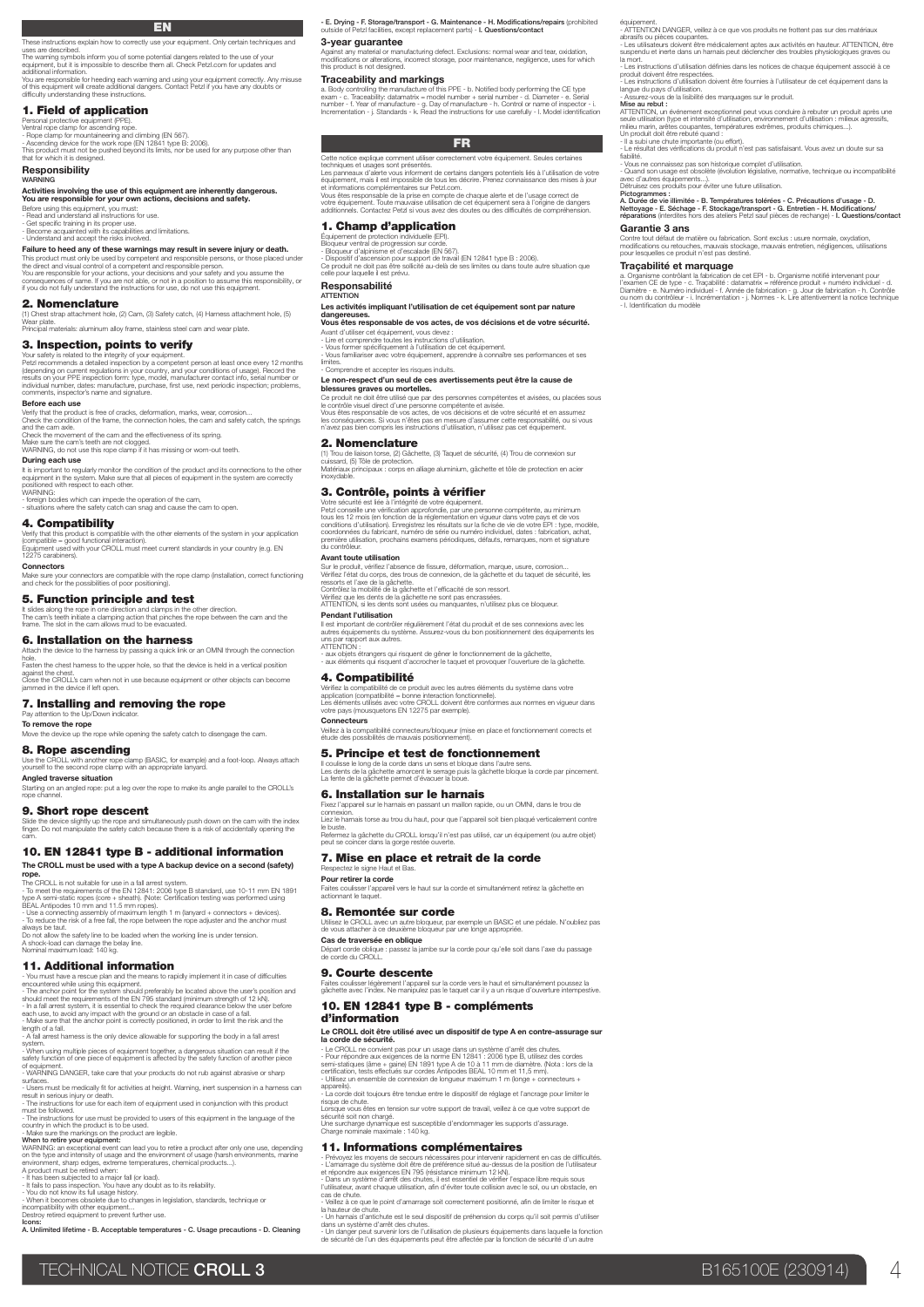**DE** 

In dieser Gebrauchsanweisung wird erklärt, wie Sie Ihr Produkt richtig verwenden. Es werden<br>nur einige der Techniken und Verwendungen dargestellt.<br>Die Warnhinweise informieren Sie über gewisse mögliche Gefahren bezüglich d

llnes Produkts. Es ist jedoch nicht möglich, alle ervägbaren Fälle zu beschreben. Bitte<br>nehmen Sie Kenntnis von den Aktualisierungen und zusätzlichen Informationen auf Petzl.com.<br>Sie sind für die Beachtung der Wamhinweise

### 1. Bestimmungsgemäßer Gebrauch

Persönliche Schutzausrüstung (PSA).<br>- Seilklermne zum Bergsteigen und Klettern (EN 567)<br>- Seilklermne zum Bergsteigen und Klettern (EN 567)<br>- Vorrichtung für den Aufstieg am Arbeitsseil (EN 12841:2006 Typ B)<br>Dieses Produkt

### **Haftung** ACHTUNG

Aktivitäten, bei denen diese Ausrüstung zum Einsatz kommt, sind naturgemäß gefährlich. Für Ihre Handlungen, Entscheidungen und für Ihre Sicherheit sind Sie selbst verantwortlich.

Vor dem Gebrauch dieser Ausrüstung müssen Sie: - Die Gebrauchsanleitung vollständig lesen und verstehen

- Fachgerecht zur richtigen Benutzung der Ausrüstung ausgebildet sein - Sich mit Ihrer Ausrüstung vertraut machen, die Möglichkeiten und Einschränkungen kennen lernen

- Die mit dem Einsatz verbundenen Risiken verstehen und akzeptieren<br>**Die Nichtberücksichtigung auch nur einer dieser Warnrungen kann zu<br>Sc<b>hweren Verletzungen oder sogar Tod führen.**<br>Dieses Produkt darf nur von kompetenten

Ausrüstung nicht.

### 2. Benennung der Teile

(1) Öse für die Befestigung an einem Brustgurt, (2) Klemmnocken, (3) Sicherheitssperre, (4)<br>Öse für die Befestigung an einem Sitzgurt, (5) Schutzleiste.<br>Materialien: Aluminiumlegierung (Körper), rostfreier Stahl (Klemmnock

### 3. Überprüfung, zu kontrollierende Punkte

line Sicherheit ikängt vom Zustand Ihrer Ausrüstung ab.<br>Petzl empfiehlt, mindsstens alle 12 Monate (entsprechend den in Ihrem Land geltenden<br>Vorschriften und den Nutzungsbedingungen) eine eingehende Überprüfung durch eine<br>

### Vor jedem Einsatz

Überprüfen Sie das Produkt auf Risse, Deformierungen, Kratzer, Abnutzungs- und<br>Korrosionserscheinungen usw.<br>Überprüfen Sie den Zustand von Körper, Befestigungsösen, Klemmnocken und<br>Sicherheitssperre, Nockenfedern und Achse

Überprüfen Sie die Gängigkeit des Klemmmechanismus und kontrollieren Sie, ob die<br>Rückholfeder einwandfrei funktioniert.<br>Vergewissern Sie sich, dass die Zähne des Klemmnockens nicht verschmutzt sind.<br>ACHTUNG: Verwenden Sie

**Während des Gebrauchs**<br>Es ist unerlässlich, den Zustand des Produkts und seiner Verbindungen mit anderen<br>Ausrüstungsgegenständen im System regelmäßig zu überprüfen. Stellen Sie stets sicher, dass<br>die einzelnen Ausrüstungs die einzelne

- Stellen Sie sicher, dass keine Fremdkörper die Funktion des Nockens beeinträchtigen - und dass sich keine Gegenstände an der Sicherheitssperre verfangen und somit die Öffnung des Klemmnockens bewirken können.

### 4. Kompatibilität

Überprüfen Sie die Kompatibilität dieses Produkts mit den anderen Elementen Ihres Systems<br>(Kompatibilität = funktionelles Zusammenspiel).<br>Die mit Ihrer CROLL. verwendeten Ausrüstungselemente müssen mit den in Ihrem Land<br>ge

**Verbindungselemente**<br>Achten Sie darauf, dass die Verbindungselemente mit der Seilklemme kompatibel sind<br>(korrekte Installation und Funktion, Prüfung des Risikos einer Falschpositionierung).

### 5. Bedienung und Funktionsprüfung

sie.<br>Zuerst greifen die Zähne des Klemmnockens in das Seil, welches dann durch den<br>Klemmnocken blockiert wird. Der Nocken ist mit Öffnungen versehen, durch die Schmutz usw.<br>austreten kann.

### 6. Installation am Gurt

Befestigen Sie das Gerät am Gurt, indem Sie einen halbrunden Schließring oder einen OMNI-Karabiner mit der Öse verbinden. Verbinden Sie den Brustgurt mit der oberen Öse, so dass das Gerät vertikal am Oberkörper anliegt.<br>Schließen Sie den Nocken der CROLL, während sie nicht in Gebrauch ist, da sich andere<br>Gegenstände im Gerät verklemmen könnten, wenn es geöffnet bleibt.

### 7. Einlegen und Herausnehmen des Seils

 $b$ eichnung für oben und unt

Entfernen des Seils Schieben Sie das Gerät am Seil nach oben, während Sie die Sicherheitssperre mit Daumen und Zeigefinger nach unten und außen ziehen.

### 8. Aufstieg am Seil

Verwenden Sie die CROLL zusammen mit einer anderen Seilklemme (z. B. BASIC) und einer Trittschlinge. Verbinden Sie sich stets mit der zweiten Seilklemme und verwenden Sie hierfür ein passendes Verbindungsmittel.

**Quergänge**<br>Beginn des Aufstiegs am Schrägseil: Sorgen Sie für einen geraden Seilverlauf, indem Sie das<br>Bein über das Seil setzen.

### 9. Kurzer Abstieg

Schieben Sie das Gerät eine kurze Strecke am Sell nach oben und drücken Sie gleichzeitig mit<br>dem Zeigefinger auf den Nocken, um die Zähne aus dem Seilmantel zu befreien. Ziehen Sie<br>dan Orvesten die Strecken dem Streckens f

# 10. EN 12841 Typ B - zusätzliche Informationen

**Die CROLL-Seiltenme muss zusammen mit einer Seileinstellvorrichtung des<br>Typ A am zweiten Seil verwendet werden.**<br>- Die CROLL-Seilkenme ist inicial stestandtei eines Aufangsystems geeignet<br>- Verwenden Sie in Übereinstimmun

(Verbindungsmittel + Verbindungselemente + Geräte).<br>- Das Seil muss zwischen der Seileinstellvorrichtung und dem Anschlagpunkt immer straff<br>gespannt sein, um das Sturzrisiko zu begrenzen.<br>Wenn Sie an Ihrem Arbeitsseil häng

### Eine dynamische Überlast kann das Führungsseil beschädigen. Maximale Arbeitslast: 140 kg.

### 11. Zusätzliche Informationen

- Der Benutzer muss für eventuelle Schwierigkeiten, die während der Anwendung dieses Produkts auftreten können, Rettungsmöglichkeiten planen

- Der Anschlagpunkt des Systems muss oberhalb des Benutzers angebracht sein und den Anforderungen der Norm EN 795 entsprechen. Die Mindestbruchlast des Anschlagpunkts muss 12 kN betragen

- In einem Auffangspetem ist vor jeder Benutzung sicherzustellen, dass genügend Stuzzeam.<br>unter dem Anwender vorhanden ist, so dass er im Falle eines Stuzzes nicht auf den Böden<br>oder auf ein Hindernis schlägt.<br>- Achten Sie

scharfkantigen Gegenständen reiben. - Anwender müssen für Aktivitäten in der Höhe gesundheitlich in guter Verfassung sein.

WARNUNG, das regungslose Hängen in einem Gurt kann zu schweren Verletzungen oder<br>sogar Tod führen (Hängetrauma!).<br>- Die Gebrauchsanleitungen für jeden Ausrüstungsgegenstand, der zusammen mit diesem<br>Produkt verwendet wird,

10. EN 12841 tipo B - informazioni

11. Informazioni supplementari

**il CROLL deve essere utilizzato con un dispositivo di tipo A in<br>autoassicurazione sulla fune di sicurezza.**<br>- Il CROLL non è adatto ad un utilizzo in un sistema anticaduta.<br>- Per rispondre ai requisiti della norma EN 128

apparecchi). - La corda deve sempre essere tesa tra il dispositivo di regolazione e l'ancoraggio per limitare ili rischio di caduta.<br>Sucardo si è in tensione sul proprio supporto di lavoro, assicurarsi che il proprio supporto di<br>sicurezza non sia caricato.<br>Un sovraccarico dinamico potrebbe danneggiare i supporti d'assicurazione.<br>C

- Prevedere i mezzi di soccorso necessari per intervenire rapidamente in caso di difficoltà.<br>• L'ancoraggio del sistema deve essere preferiblimente situato al di sopra della posizione.<br>dell'utilizzatione e deve rispondere libero richiesto sotto l'utilizzatore, per evitare la collisione con il suolo o un ostacolo in caso<br>di caduta.<br>- Assicurarsi che il punto di ancoraggio sia posizionato correttamente, per ridurre il rischio e

l'altezza di caduta.<br>1 - Un'imbracatura anticaduta è l'unico dispositivo di presa del corpo che sia consentito utilizzare<br>in un sistema di arresto caduta.<br>4 - Un pericolo può sopraggiungere al momento dell'utilizzo di più positivo.<br>IZIONE PERICOLO, assicurarsi che i prodotti non sfreghino contro materiali abrasiv o parti taglienti.<br>- Gli utilizzatori devono avere l'idonetà sanitaria per le attività in quota. ATTENZIONE, la<br>sospensione inerte nell'imbracatura può generare gravi disturbi fisiologici o la morte.<br>- Devono essere rispet associato a questo prodotto. - Le istruzioni d'uso di questo dispositivo devono essere fornite all'utilizzatore e redatte nella lingua del paese in cui il prodotto viene utilizzato.

- Assicurarsi che le marcature sul prodotto siano leggibili.<br>
Eliminazione:<br>
Eliminazione:<br>
Eliminazione: un sento eccezionale può comportare l'eliminazione del prodotto dopo un solo<br>
d'utilizzo (tipo ed intensità di utili

Pittogrammi:<br>A. Durata illimitata - B. Temperature tollerate - C. Precauzioni d'uso - D. Pulizia - E.<br>Asciugatura - F. Stoccaggio/trasporto - G. Manutenzione - H. Modifiche/riparazioni<br>(proibite al di fuori degli stabilime

**Traccciabilità e marcatura**<br>**a. Organismo che controlla la fabbricazione di questo DPI - b.** Ente riconosciuto che interviene<br>per l'esame CE di tipo - c. Tracciabilità: datamatrix = codice prodotto + numero individuale -

eriale o di fabbricazione. Sono esclusi: usura normale, o modifiche o ritocchi, cattiva conservazione, manutenzione impropria, negligenze, utilizzi ai quali questo prodotto non è destinato.

supplementari

Garanzia 3 anni

- Die Gebrauchsanieltungen in Landessprache müssen allen Benutzern dieser Ausrüstung zur Vertigewissern Sie sich, dass die Markierungen auf dem Produkt lesbar sind.<br>- Vertigewissern Sie sich, dass die Markierungen auf dem

A. Unbegrenzte Lebensdauer - B. Temperaturbeständigkeit - C. Vorsichtsmaßnahmen<br>- D. Reinigung - E. Trocknung - F. Lagerung/Transport - G. Pflege - H. Anderungen/<br>Repara/Kontakt<br>Fragen/Kontakt

### 3 Jahre Garantie

Auf Material- und Fabrikationsfehler. Von der Garantie ausgeschlossen sind: normale<br>Abnutzung, Oxidation, Änderungen oder Nachbesserungen, unsachgemäße Lagerung,<br>unsachgemäße Wartung, Nachlässigkeiten und Anwendungen, für

### Rückverfolgbarkeit und Markierung

a. Die Herstellung dieser PSA überwachende Stelle - b. Benannte Stelle für die EG-<br>Baumusterprüfung - c. Rückverfolgbarkeit: Data Matrix = Artikelnummer + indvickuelle Nummer<br>- d. Durchmesser - e. Individuelle Nummer - f.



Questa nota informativa spiega come utilizzare correttamente il dispositivo. Solo alcune<br>tecniche e utilizzi sono presentati.<br>1 segnali di allarme vi informano di alcuni potenziali pericoli legati all'utilizzo del disposit

supplementari sul sito Petzl.com.

Voi siete responsabili della considerazione di ogni avviso e dell'utilizzo corretto del dispositivo. L'uso improprio di questo dispositivo causa rischi aggiuntivi. Contattare Petzl in caso di dubbi o difficoltà di comprensione.

### 1. Campo di applicazione

Dispositivo di protezione individuale (DPI).<br>Elsoccante per alpinismo e arrampicata (EN 567).<br>- Bloccante per alpinismo e arrampicata (EN 567).<br>- Dispositivo di salita per supporto di lavoro (EN 12841:2006 tipo B).<br>Quifere Responsabilità

### ATTENZIONE

Le attività che comportano l'utilizzo di questo dispositivo sono per natura

### pericolose. Voi siete responsabili delle vostre azioni, delle vostre decisioni e della vostra

sicurezza.

Prima di utilizzare questo dispositivo, occorre:<br>- Leggere e comprendere tutte le istruzioni d'uso.<br>- Ricquisire familiantà con il dispositivo, imparare a conoscerne le prestazioni e i limiti.<br>- Acquisire familiantà con il

Il mancato rispetto di una sola di queste avvertenze può essere la causa di ferite gravi o mortali.

Questo prodotto deve essere utilizzato esclusivamente da persone competenti e addestrate o<br>sottoposte al controllo visivo diretto di una persona competente e addestrata.<br>Voi siete responsabili delle vostre azioni, delle vo

### 2. Nomenclatura

(1) Foro di collegamento pettorale, (2) Fermacorda, (3) Leva di sicurezza, (4) Foro di<br>collegamento su imbracatura bassa, (5) Lamina di protezione.<br>Materiali principali: corpo in lega d'alluminio, fermacorda e lamina di pr

### 3. Controllo, punti da verificare

La vostra sicurezza è legata all'integrità della vostra attrezzatura.<br>Petzi raccomanda un controllo approfondito come minimo ogni 12 mesi da parte di una<br>persona competente (in funzione della normativa in vigore nel vostro

### Prima di ogni utilizzo

Verificare sul prodotto l'assenza di fessurazioni, deformazioni, segni, usura, corrosione... Verificare lo stato del corpo, dei fori di collegamento, del fermacorda e della leva di sicurezza, le

- 
- molle e l'asse del fermacorda.<br>Controllare la mobilità del fermacorda e l'efficacia della sua molla.<br>Verificare che i denti del fermacorda non siano sporchi.<br>ATTENZIONE, se mancano dei denti o se sono usurati, non utilizza

### Durante l'utilizzo

inossidabile.

en Richtung blockiert

È importante controllare regolarmente lo stato del prodotto e dei suoi collegamenti con gli altri dispositivi del sistema. Assicurarsi del corretto posizionamento dei dispositivi gli uni rispetto

agli altri. ATTENZIONE: - agli oggetti estranei che rischiano di ostacolare il funzionamento del fermacorda, - agli elementi che rischiano di agganciarsi sulla leva, provocando l'apertura del fermacorda.

### 4. Compatibilità

Rispettare l'indicazione Alto e Basso. Per togliere la corda

8. Risalita su corda

Caso di traversata obliqua

9. Breve discesa

Verificare la compatibilità di questo prodotto con gli altri elementi del sistema nella vostra<br>applicazione (compatibilità = buona interazione funzionale).<br>Gli elementi utilizzati con il CROLL devono essere conformi alle n

Connettori

6. Installazione sull'imbracatura

Verificare la compatibilità connettori/bloccante (installazione e funzionamento corretti e studio delle possibilità di errato posizionamento). 5. Principio e test di funzionamento

Scorre lungo la corda in un senso, mentre nell'altro blocca.<br>I denti del fermacorda avviano il serraggio permettendo così al fermacorda di bloccare la corda<br>stringendola. La scanalatura del fermacorda permette la fuoriusci

collegamento. Collegare il pettorale al foro superiore, in modo che l'apparecchio aderisca bene sul busto verticalmente. Richiudere il fermacorda del CROLL quando non è utilizzato poiché un dispositivo (o un altro oggetto) può incastrarsi nella gola rimasta aperta.

7. Installazione e rimozione della corda

Far scorrere l'apparecchio sulla corda verso l'alto e contemporaneamente togliere il fermacorda azionando la leva.

Utilizzare il CROLL con un altro bloccante ad esempio un BASIC e un pedale. Non dimenticare di attaccarsi a questo secondo bloccante con un cordino appropriato.

Partenza corda obliqua: passare la gamba sulla corda perché sia nell'asse del passaggio di corda del CROLL.

Far scorrere leggermente l'apparecchio sulla corda verso l'alto e contemporaneamente spingere il fermacorda con l'indice. Non manipolare la leva poiché c'è il rischio di apertura involontaria.

Fissare l'apparecchio sull'imbracatura passando una maglia rapida, o un OMNI, nel foro di

TECHNICAL NOTICE CROLL 3  $B165100E (230914)$  5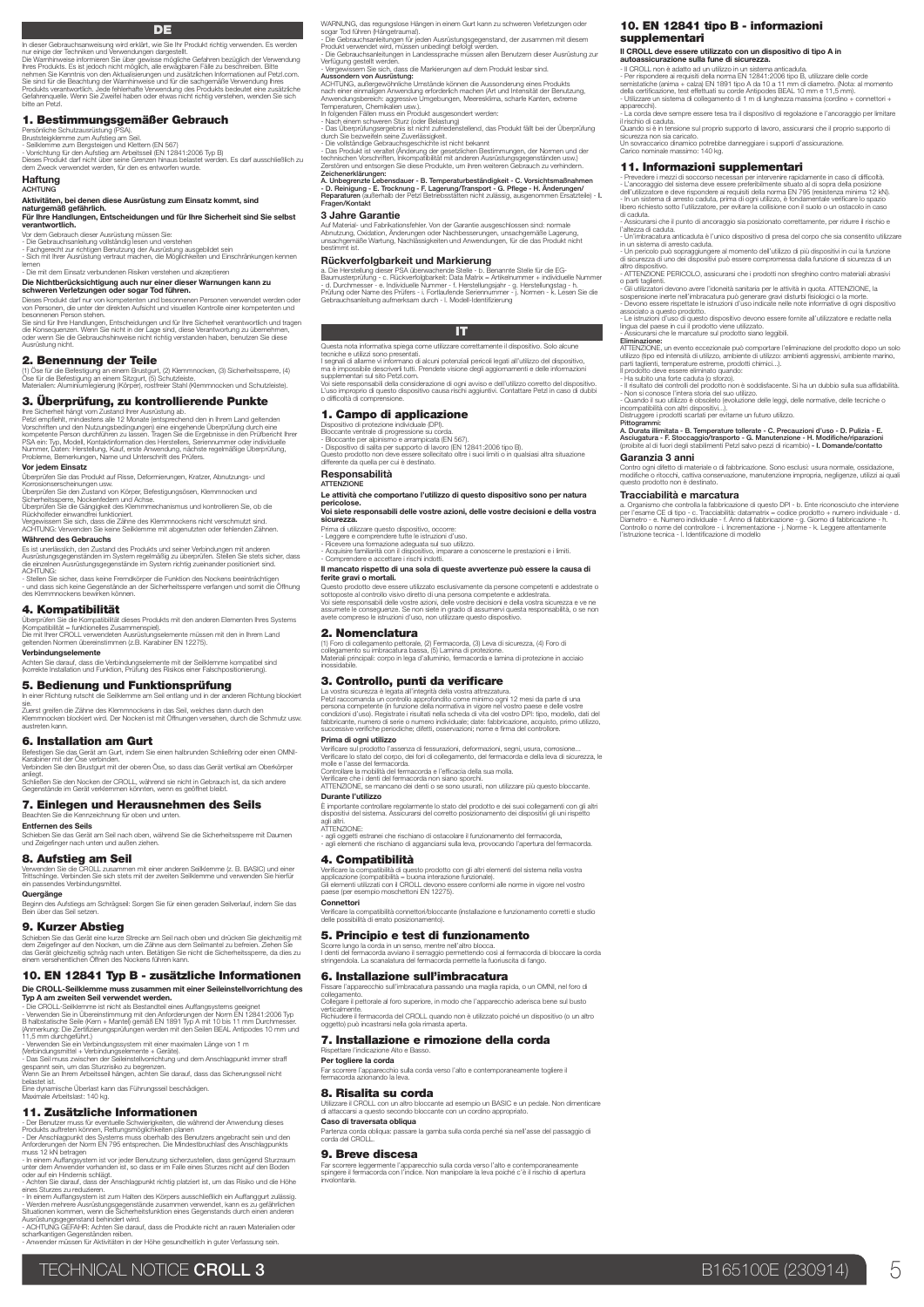Este folleto explica cómo utilizar correctamente su equipo. Sólo se presentan algunas técnicas

y utilizaciones.<br>Las señales de advertencia le informan de algunos pelígros potenciales relacionados con la<br>utilización de su equipo, pero es imposible describirlos todos. Infórmese de las actualizaciones<br>y de la informaci

1. Campo de aplicación

Equipo de protección individual (EP).<br>- Bloqueador ventral de progresión por cuerda.<br>- Bloqueador venra alpinismo y escalada (EN 567).<br>- Dispositivo de ascensión para soporte de trabajo (EN 12841:2006 tipo B).<br>- Esp produc

### Responsabilidad ATENCIÓN

### Las actividades que implican la utilización de este equipo son por naturaleza

# peligrosas. Usted es responsable de sus actos, sus decisiones y su seguridad. Antes de utilizar este equipo, debe:

- Leer y comprender todas las instrucciones de utilización. - Formarse específicamente en la utilización de este equipo.

- Familiarizarse con su equipo y aprender a conocer sus prestaciones y sus limitaciones. - Comprender y aceptar los riesgos derivados.

El no respeto de una sola de estas advertencias puede ser la causa de heridas graves o mortales.

Este producto sólo debe ser utilizado por personas competentes y responsables, o que estén<br>bajo el control visual directo de una persona competente y responsable.<br>Usted es responsable de sus actos, sus decisiones y su segu

### 2. Nomenclatura

(1) Orificio de unión torso, (2) Leva, (3) Tope de seguridad, (4) Orificio de conexión al arnés de<br>asiento, (5) Placa de protección.<br>Materiales principales: cuerpo de aleación de aluminio, leva y placa de protección de ace

### 3. Control, puntos a verificar

Su seguridad está vinculada a la integridad de su equipo.<br>Petzl aconseja que una persona competente realice una revisión en profundidad cada 12 meses como mínimo (en función de la legislación en vigor en su país y de las c

### Antes de cualquier utilización

Compruebe que el producto no tenga fisuras, deformaciones, marcas, desgaste, corrosión...<br>Compruebe el estado del cuerpo, de los oríficios de conexión, de la leva y del tope de<br>seguridad, los muelles y el eje de la leva.<br>C

Compruebe que los dientes de la leva no estén obstruidos. ATENCIÓN: si faltan dientes o están desgastados, deje de utilizar este bloqueador.

### Durante la utilización

Es importante controlar regularmente el estado del producto y de sus conexiones con los demás equipos del sistema. Asegúrese de la correcta colocación de los equipos entre sí. ATENCIÓN:

- A los objetos extraños que pueden dificultar el funcionamiento de la leva. - A los elementos que pueden engancharse con el tope de seguridad y provocar la apertura de la leva.

### 4. Compatibilidad

Compruebe la compatibilidad de este producto con los demás elementos del sistema en su<br>aplicación (compatibilidad = interacción funcional correcta).<br>Los elementos utilizados con el CROLL deben cumplir con las normas en vig

**Conectores**<br>Vigile la compatibilidad con<br>estudio de las posibilidades Vigile la compatibilidad conectores/bloqueador (colocación y funcionamiento correctos y estudio de las posibilidades de posicionamiento incorrecto).

### 5. Principio y prueba de funcionamiento

Desliza a lo largo de la cuerda en un sentido y bloquea en el sentido contrario.<br>Los dientes de la leva inician la presión y, después, la leva bloquea la cuerda por pinzamiento.<br>La ranura de la leva permite evacuar el barr

6. Instalación en el arnés<br>Fije el aparato al arnés pasando un maillón o un OMNI por el orificio de conexión.<br>Una el arrés de torso al orificio superior, para que el aparato permanezca pegado<br>verticalmente sobre el pecho. Cierre el gatillo del CROLL cuando no lo utilice ya que un equipo (o cualquier objeto) puede engancharse en la garganta que está abierta.

7. Instalación y retirada de la cuerda Respete el signo Arriba y Abajo. Para retirar la cuerda

tia arriba sobre la cuerda y simultáneamente abra la leva Haga deslizar el aparato hacia<br>accionando el tope de segurida

8. Ascenso por cuerda Utilice el CROLL con otro bloqueador, por ejemplo un BASIC y un estribo. No olvide engancharse a este segundo bloqueador mediante un elemento de amarre apropiado. Caso de flanqueo oblicuo

Inicio con cuerda oblicua: pase la pierna sobre la cuerda para que esté en el eje del paso de la cuerda por el CROLL.

### 9. Descenso corto

Haga deslizar ligeramente el aparato hacia arriba, sobre la cuerda y, simultáneamente, empuje la leva con el dedo índice. No manipule el tope de seguridad, ya que existe el riesgo de apertura involuntaria.

### 10. EN 12841 tipo B - Información complementaria

# El CROLL debe utilizarse con un dispositivo de tipo A para autoasegurarse a la cuerda de seguridad.

- El CROILL no es adecuado para una utilización en un sistema anticaídas.<br>- Para responder a las exigencias de la norma EN 12841:2006 tipo B, utilice cuerdas<br>semiestáticas (alma + funda) EN 1891 tipo A de 10 a 11 mm de diá

mm). - Utilice un conjunto de conexión de 1 m de longitud máxima (elemento de amarre +

conectores + aparatos).<br>- La cuerda entre el dispositivo de regulación y el anclaje siempre debe estar tensada para<br>limitar el riesgo de caída.<br>Cuando esté en tensión sobre la línea de trabajo, procure que la línea de segu

cargada. Una sobrecarga dinámica podría dañar los soportes de aseguramiento. Carga nominal máxima: 140 kg.

# **11. Información complementaria**<br>- Debe prever los medios de rescata pecesarios para intervenir rápidamente en caso de

- Debe prever los medios de rescate necesarios para intervenir rápidamente en caso de<br>dificultades.<br>Cificultades de istema tiene que estar situado, preferentemente, por encima de la posición del<br>usuario y debe cumplir con

y la altura de la caída. - Un arnés anticaídas es el único dispositivo de prensión del cuerpo que está permitido utilizar

en un sistema anticaídas.<br>- Un peligro puede sobrevenir cuando se utilizan varios equipos en los que la función de<br>seguridad de uno de los equipos puede verse afectada por la función de seguridad de otro

equipo. - ATENCIÓN PELIGRO: procure que sus productos no rocen con materiales abrasivos o

piezas cortantes.<br>- Los usuarios deben ser aptos desde el punto de vista médico para las actividades en altura.<br>ATENCIÓN, estar suspendido e inerte en un arnés puede provocar problemas fisiológicos

graves o la muerte. - Deben ser respetadas las instrucciones de utilización definidas en los folletos de cada equipo

xciado a este producto.<br>as instrucciones de utilización deben entregarse al usuario de este equipo en el idioma del

- Las instrucciones de utilización deben entregarse al usuario de este equipo en el idioma del<br>- Asegúrese de la legibilidad de los marcados en el producto.<br>**O lar de baja:**<br>ATENCIÓN: un suceso excepcional puede llevarle a

ambientes marrinos, aristas cortantes, temperaturas extremas, productos químicos...).<br>Un producto debe darse de baja cuando:<br>- Ha sufrido una caída importante (o estuerzo).<br>- El resultado de las revisiones del producto no

Uma sobrecarga dinâmica é susceptível de danificar os suportes de segurança. Carga nominal máxima: 140 kg. 11. Informações complementares

- Preveja os meios de resgate necessários para intervir rapidamente em caso de dificuldades. - A amarração do sistema deve estar de preferência situada acima da posição do utilizador e responder às exigências EN 795 (resistência mínima 12 kN).<br>- Num sistema de travamento de quedas, é essencial verificar o espaço livre necessário sob o<br>utilizador, antes de cada utilização, afim de evitar qualquer colisão

risco e a altura de queda.<br>
« Lombarde queda.<br>
« Lombardes de vinico dispositivo de preensão do corpo que é permitido utilizar narissamente de travamento de quedas.<br>
« Pode ocorrer uma situação perigosa quando se utilizam

- As instruções de utilização definidas nas notícias técnicas de cada equipamento associado a este produto devem ser respeitadas. - As instruções de utilização devem ser fornecidas ao utilizador deste equipamento na língua

ATENÇÃO, um evento excepcional pode conduzir ao abate de um produto após uma só<br>utilização (tipo e intensidade de utilização, ambiente de utilização: ambientes agressivos,<br>ambientes marinhos, arestas cortantes, temperatura - Foi sujeito a uma queda importante (ou esforço). - O resultado das verificações do produto não é satisfatório. Você tem uma dúvida sobre a sua fiabilidade. - Você não conhece a história completa de utilização. - Quando a sua utilização está obsoleta (evolução legislativa, normativa, técnica ou incompatibilidade com outros equipamentos...).

Destrua os produtos abatidos para evitar uma futura utilização.<br>A. Duração de vida ilimitada - B. Temperaturas toleradas - C. Precauções de utilização<br>A. Duração de vida ilimitada - B. Temperaturas toleradas - C. Manutençã

Contra qualquer defeito de material ou fabrico. Estão excluídos: desgaste normal, oxidação,<br>modificações ou retoques, mau armazenamento, má manutenção, negligências, utilizações<br>para as quais este produto não está destinad

a. Organismo controlador do fabrico deste EPI - b. Organismo notificado interveniente para o exame CE de tipo - c. Traçabilidade: datamatrix = referência do produto + número individual - d. Diâmetro - e. Número individual

do país de utilização.<br>- Assegure-se da legibilidade das marcações no produto.<br>**Abater um produto:** 

Garantia 3 anos

Traçabilidade e marcações

Pictogramas:<br>A. Vida útil ilimitada - B. Temperaturas toleradas - C. Precauciones de utilización<br>- D. Limpieza - E. Secado - F. Almacenamiento/transporte - G. Mantenimiento - H.<br>Modificaciones/reparaciones (prohibidas fuer

### Garantía 3 años

Contra cualquier defecto del material o de fabricación. Se excluye: el desgaste normal, la<br>oxidación, las modificaciones o retoques, el almacenamiento incorrecto, el mantenimiento<br>incorrecto, las negligencias y las utiliza Trazabilidad y marcado

a. Organismo que controla la fabricación de este EPI - b. Organismo notificado que interviene<br>en el examen CE de tipo - c. Trazabilidad: datamatrix = referencia producto + número<br>Individual - d. Diámetro - e. Número indivi

PT

Esta notícia explica como utilizar correctamente o seu equipamento. Somente algumas das<br>técnicas e utilizações são apresentadas.<br>Os painéis de aleira informam-vos de alguns perigos potenciais ligados à utilização do<br>equipa

descrevê-los todos. Tome conhecimento das últimas actualizações e informações complementares em Petzl.com. u.<br>ecimento de cada alerta e utilizar correctamente o seu

equipamento. Toda a má utilização deste equipamento estará na origem de perigos adicionais. Contacte a Petzl se tiver dúvidas ou dificuldades de compreensão.

### 1. Campo de aplicação

Equipamento de protecção individual (EPI). Bloqueador ventral para progressão em corda. - Bloqueador de alpinismo e escalada (EN 567).

- Dispositivo de ascensão para suporte de trabalho (EN 12841:2006 tipo B). Este produto não deve ser solicitado para lá dos seus limites ou em qualquer situação para a qual não tenha sido previsto.

Responsabilidade

### ATENÇÃO<br>As activida des que implicam a utilização deste produto são por natureza

perigosas. Você é responsável pelos seus actos, pelas suas decisões e pela sua

**segurança.**<br>Antes de utilizar este equipamento, deve:<br>- Ler e compreender todas as instruções de utilização.<br>- Formar-se especificamente na utilização deste equipamento.

- Familiarizar-se com o seu equipamento, aprender a conhecer as suas performances e as suas limitações. - Compreender e aceitar os riscos inerentes.

O não respeito destes avisos poderá causar ferimentos graves ou mortais.

Este produto não deve ser utilizado senão por pessoas competentes e responsáveis, ou<br>colocado sob o controle visual directo de uma pessoa competente e responsável.<br>Você é responsável pelos seus actos, pelas suas decisões,

### 2. Nomenclatura

(1) Orifício de ligação ao torse, (2) Mordente, (3) Patilha, (4) Orifício de conexão ao harnês, (5) Placa de protecção. Matérias principais: corpo em liga de alumínio, mordente e placa de protecção em aço inox.

### 3. Controle, pontos a verificar

A sua segurança está ligada à integridade do seu equipamento.<br>A Petzi aconselha uma verificação aprofundada, por pessoa competente, no mínimo a cada<br>12 meses (em função da legislação em vigor no seu país e das condições de número de série ou número individual, datas de fabrico, aquisição, primeira utilização, das próximas inspecções periódicas, defeitos, chamadas de atenção, nome e assinatura do controlador.

### Antes de qualquer utilização

No produto verifique a ausência de fissuras, deformação, marcas, desgaste, corrosão… Verifique o estado do corpo, dos orifícios de conexão, do mordente e da patilha de segurança, das molas e do eixo do mordente.

É importante controlar regularmente o estado do produto e as suas conexões com outros equipamentos do sistema. Assegure-se do posicionamento correcto dos equipamentos, de uns em relação aos outros. ATENÇÃO: - aos objectos estranhos que correm o risco de interferir com o bom funcionamento do mordente, - aos elementos que correm o risco de prender a patilha de segurança e podem provocar a abertura do mordente.

Verifique a compatibilidade deste produto com os outros elementos do sistema na sua<br>aplicação (compatibilidade = boa interacção funcional),<br>Os elementos utilizados com a sua longe CROLL devem estar conformes às normas em v

Vigie a compatibilidade conectores/bloqueadores (montagem e funcionamento correctos e estudo de possibilidades de mau posicionamento).

Desliza ao longo da corda num sentido e bloqueia no outro.<br>Os dentes do mordente dão início à prisão e depois o mordente bloqueia a corda por aperto.<br>As fendas no mordente permitem evacuar a argila.

**6. Instalação no harmên**<br>Fi**xe o apareiro ro harrién passando um mallion rapide, ou um OMNI, no orifício de conexão<br>Ligua o torse ao orifício de cima, para que o apareiro fique bem aplacado verticalmente<br>contra o pelto.<br>V** 

Faça deslizar o aparelho para cima na corda e simultaneamente abra o mordente accionando a patilha de segurança.

**8. Subida em corda**<br>Utiliza o CROLL com um outro bioqueador, por exemplo um BASIC e um estribo. Não<br>esqueça de se alonjar a este segundo bloqueador com uma longe apropriada.<br>**Caso de travessia obliqua:**<br>Saída em corda obl .<br>Saída em corda oblíqua: passe a perna sobre a corda para que esta esteja no eixo de<br>passagem da corda pelo CROLL.

Faça deslizar ligeiramente o aparelho para cima na corda e simultaneamente empurre o mordente com o indicador. Não manipule a patilha de segurança já que corre o risco de abertura involuntária. 10. EN 12841 tipo B - complementos de

O CROLL deve ser utilizado com um dispositivo do tipo A em<br>contra-segurança na corda de segurança.<br>- O CROLL não é conveniente para um autilização num sistema de travamento de quedas.<br>- Para responder às exigências da norm

A corda deve estar sempre em tensão entre o dispositivo de ajuste e a ancoragem, para limitar o risco de queda. Quando se encontra em tensão no seu suporte de trabalho, cuide para que o seu suporte de segurança não esteja sujeito a carga.

5. Princípio e teste de funcionamento

7. Montagem e desmontagem na corda

TECHNICAL NOTICE CROLL 3 B165100E (230914) 6

Controle a mobilidade do mordente e a eficácia da sua mola. Verifique que os dentes do mordente não estão sujos e entupidos. ATENÇÃO, se faltarem dentes ou se estes estiverem desgastados, não utilize mais este bloqueador.

4. Compatibilidade

Respeite o sinal Cima e Baixo. Para retirar a corda

9. Descida curta

informação

Conectores

Durante a utilização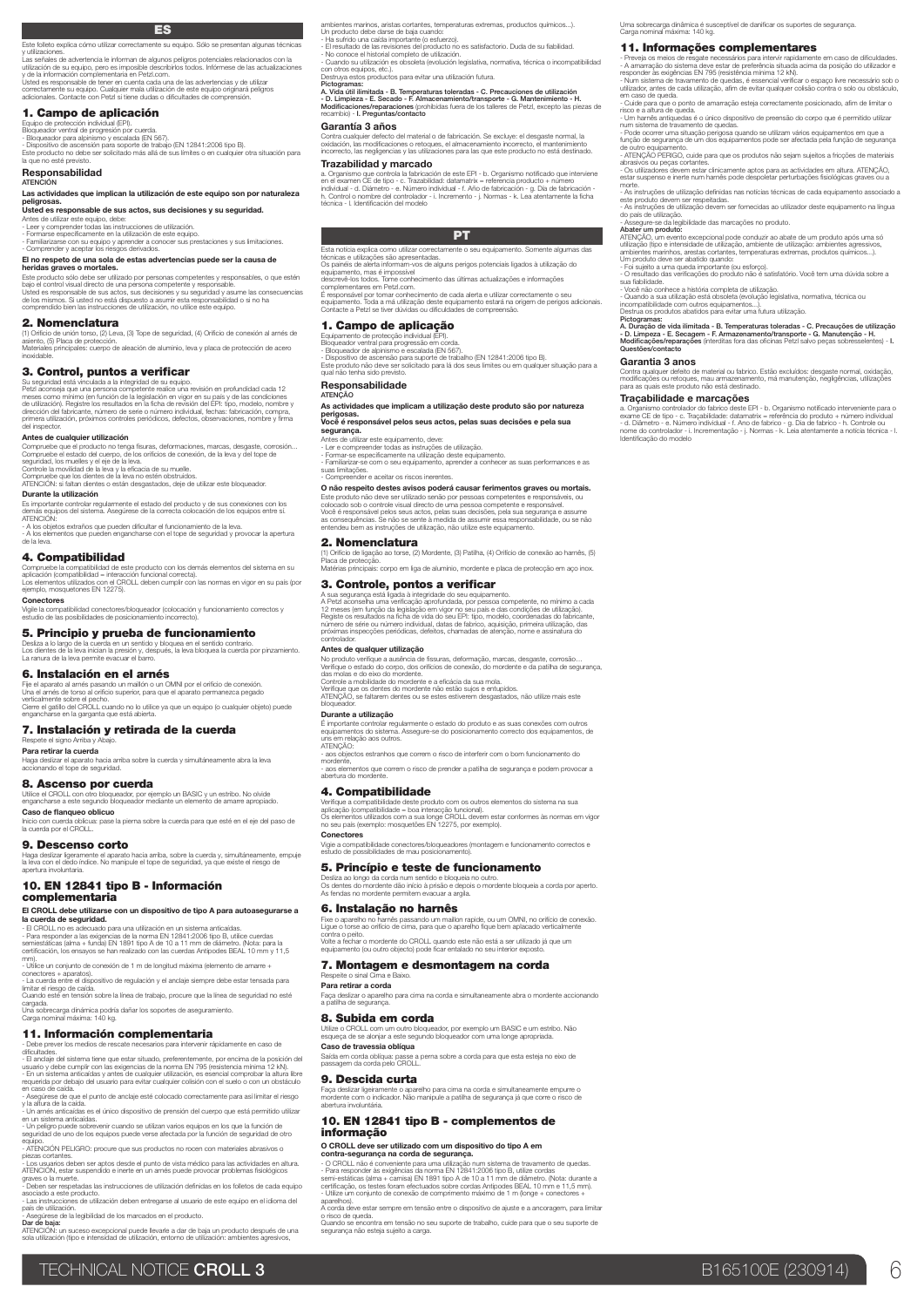### NL

In deze bijsluiter wordt uitgelegd hoe u uw materiaal juist moet gebruiken. Er komen hierin<br>slechts enkele technieken en toepassingen aan bod.<br>De waarschuwingsborden geven u bepaalde mogelijke gevaren aan rond het gebruik

aanvullende info op Petzl.com.<br>U bent zelf verantwoordelijk om met elke waarschuwing rekening te houden en uw materiaal<br>juist te gebruiken. Elk verkeerd gebruik van dit materiaal zal aan de oorsprong liggen van<br>bijkomende

### 1. Toepassingsveld

Persoonlijk beschermingsmiddel (PBM),<br>^ Stijgklem voor het voorbewegen op touw.<br>^ Stijgklem voor alpinisme en rotsklimmen (EN 567).<br>Oli product mag niet méér belast worden (DN 12641:2006 type B).<br>Oli unoduct mag niet mét v

Verantwoordelijkheid OPGELET

### De activiteiten die het gebruik van deze uitrusting vereisen, zijn van nature gevaarlijk.

U staat zelf in voor uw daden, beslissingen en veiligheid.

Voordat u deze uitrusting gebruikt, moet u:<br>- Alle gebruiksinstructies lezen en begrijpen.<br>- Een aangepaste training hebben gevolgd voor het gebruik van deze uitrusting.<br>- Zich vertrouwd maken met uw uitrusting, en de pres kennen.<br>Cominh

### erente risico's begrijpen en aanvaarden

Het niet-respecteren van een van deze waarschuwingen kan leiden tot ernstige of dodelijke verwondingen.

Dit product mag enkel gebruikt worden door (personen die onder direct visueel toezicht staan van) bevoegde en beraden personen.<br>U staat zelf in voor uw daden, beslissingen en veiligheid, en neemt dan ook persoonlijk de<br>gevolgen op zich. Indien u niet in staat bent om deze verantwoordelijkheid op zich te nemen of<br>d

# **2. Terminologie van de onderdelen**<br>(1) Verbindinasoog voor borstgordel. (2) Spanyeer. (3) Blokkeerpal. (4) Verbindinasoog voo

(1) Verbindingsoog voor borstgordel, (2) Spanveer, (3) Blokkeerpal, (4) Verbindingsoog voor<br>zitgordel, (5) Beschermplaatje.<br>Voornaamste materialen: body in aluminium legering, spanveer en beschermplaatje in roestvrij<br>staal

3. Check: te controleren punten

Uw veiligheid is afhankelijk van uw volledige uitrusting.<br>Petzl beveilt op zijn minst een grondige 12-maandeijkse controle door een bevoegd persoon<br>aan (overeenkomstig de geldende normen in uw land en omstandigheden waarin

### Vóór elk gebruik

Nazicht van het product op afwezigheid van scheuren, vervormingen, vlekken, slijtage,

corrosie ...<br>Controleer de staat van de body, verbindingsogen, veiligheidspal, spanveer en veren. Zorg<br>envoor dat de spanveer op de juiste as van de spanveer ligt.<br>Controleer de mobiliteit van de spanveer en de doeltreffen

### Tijdens het gebruik

Het is belangrijk om regelmatig de staat van het product te controleren, alsook zijn verbindingen met de andere onderdelen van het systeem. Vergewis u ervan dat alle elementen goed geplaatst zijn ten opzichte van elkaar.<br>OPGELET:

OPGELET: - let op losse voorwerpen die de goede werking van de spanveer kunnen hinderen, - let op elementen die kunnen vasthaken in de blokkeerpal en de spanveer doen openspringen.

4. Verenigbaarheid<br>Gelieve na te zien of dit product compatibel is met de andere elementen van het systeem in uw<br>toepassing (compatibiliteit = een goede functionele interactie).<br>De elementen die u samen met uw CROLL gebrui

Zorg voor compatibiliteit tussen verbindingselementen en touwklem (juiste installatie en werking, en onderzoek van de mogelijkheden op een slechte positionering).

### 5. Principe en werkingstest

De stijgklem gijidt langs het touw in één richting en blokkeert in de andere richting.<br>De tanden van de spanveer starten het klemmen en daarna blokkeert de spanveer het touw<br>door het touw.<br>op het touw.

# **6. Installatie op de gordel**<br>Bevestig het apparaat op de gordel door een spelschakel of een OMNI doorbeen het

Bevestig het apparaat op de gordel door een snelschakel of een OMNI doorheen het<br>verbindingsoog te steken.<br>Verbind de borstgordel met het bovenste oog, zodat het apparaat goed verticaal aangedrukt is tegen de borst.<br>Sluit de spanveer van de CROLL wanneer hij niet in gebruik is want een deel van de uitrusting<br>(of een ander voorwerp) kan geklemd geraken in de opening.

### 7. Installatie en verwijderen van het touw

Respecteer het teken 'Onder' en 'Boven'. Om het touw te verwijderen

**Jaat om**<br>wen aliiden op het touw en open gelijktijdig de spanveer door de Laat het apparaat naar bond<br>pal over te halen.

### 8. Opklim op touw

Gebruik de CROLL samen met een andere stijgklem, bv. een BASIC en een voetlus. Vergeet niet om u met een geschikte leeflijn op deze tweede stijgklem te verbinden.

# **In geval van schuine oversteek**<br>Vertrek op schuin touw: steek uw been door het touw om in de as van de touwdoorsteek van<br>de CROLL te zitten.

9. Korte afdaling

Laat het apparaat een weinig naar boven glijden op het touw en duw gelijktijdig de spanveer in met de wijsvinger. Kom niet aan de veiligheidspal want er is een gevaar dat de spanveer ongewild open gaat.

### 10. EN 12841 type B - Bijkomende inlichtingen

**U moet de CROLL gebruiken met een systeem van het type A als back-<br>upbeveiliging op het veiligheidstouw.**<br>- De CROLL is niet geschikt voor gebruik in een valstopsysteem.<br>- Om te voldoen aan de vereisten van de norm EN 128

mm). - Gebruik een geheel van verbindingen met een maximale lengte van 1 m (leeflijn + verbindingselementen + apparaten). - Het touw moet steeds gespannen staan tussen het regelapparaat en de verankering om het

risico op een val te beperken.<br>Als u onder spanning bent gepositioneerd op uw werkpositioneringapparaat, zie er dan op toe<br>dat uw veiligheidsapparaat niet belast wordt.<br>Een dynamische overbelasting zou de beveiligingsketen

### 11. Extra informatie

- Voorzie de nodige reddingsmogelijkheden om snel te kunnen reageren bij eventuele<br>- Ororzie de nodige reddingsmogelijkheden om snel te kunnen reageren bij eventuele<br>- De verankering van het systeem bevindt zich bij voorke

- In een valstopsysteem is enkel het gebruik van een antivalgordel toegelaten als verbinding<br>- Er kan zich een gevaar voordoen tijdens het gebruik van meerdere uitrustingen waarbij de<br>- Er kan zich een gevaar voan de appar

scherpe randen.<br>- De gebruikers moeten medisch geschikt zijn voor activiteiten op hoogte. OPGELET:<br>onbeveeglijk hangen in een gordel kan errstige fysiologische letsels of de dood veroorzaken.<br>- De gebruiksinstructies, bepa

taal van het land van gebruik.<br>- Zorg ervoor dat de markeringen op het product nog goed leesbaar zijn.

11. Ytterlig information

3 års garanti

- Du måste ha en räddningsplan och medel för att snabbt genomföra den om problem skulle<br>uppstå vid användning av denna utrustning.<br>- Systemets förankringspunkt bör vara ovanför användaren och skall uppfylla kraven i<br>standa

- Se till att ankarpunkterna är korrekt placerade för att minska risken för, och höjden av, ett fall. - En fallskyddssele är den enda tillåtna utrustningen för att stötta kroppen i ett

fallskyddssystem.<br>Allen Starten under handen används ihop kan en farlig situation uppstå om en<br>utrustningsdel som inte fungerar tillfredsställande försämrar funktionen hos en annan del.<br>utrustningsdel som inte fungerar til

- Bruksam/siningen för denna utrustning måste finnas tillgänglig på det språk som talas i det<br>- Se till att markeringarna på produkten ska användas.<br>- Se till att markeringarna på produkten i ar läsliga.<br>När produkten inte

A. Obegränsad livslängd - B. Godkända temperaturer - C. Försiktighetsåtgärder<br>användning - D. Rengöring - E. Torkning - F. Förvaring/Transport - G. Underhåll - H.<br>Ändringar/reparationer (ej tilåtna utanför Petzls lokaler,

Mot alla material- och tillverkningsfel. Undantag: normalt slitage, rost, modifieringar eller ändringar, felaktig förvaring, dåligt underhåll, försumlighet eller felaktig användning. Spårbarhet och märkningar<br>a. Kontrollorgan som verifierar denna tillverkare av PPE - b. Testorgan som utför CE-test - c.<br>Spårbarhet: datamatris = modellnummer + serienummer - d. Diameter - e. Serienummer - f.<br>Tillverknings ntrollorgan som verifierar denna tillverkare av PPE - b. Testorgan som utför CE-test -<br>parhet: datamatris = modellhummer + serienummer - d. Diameter - e. Serienummer<br>rkningsår - g. Tillverkningsdag - h. Kontroll eller namn

aijas.<br>anvisningen för denna utrustning måste finnas tillgänglig på det språk som talas i det

- Zorg ervoor dat de markeringen op het product nog goed leesbaar zijn.<br>Afschrijven:<br>Afschrijven: dat de markeringik voorval kan u erloe brengen het product af te schrijven na één<br>orkel gebruik (type en intensiteit van geb onverenigbaarheid met de andere delen van de uitrusting ...). Vernietig deze afgeschreven producten om een verder gebruik te vermijden. Pictogrammen:

A. Onbeperkte levensduur - B. Toegelaten temperatuur - C. Gebruiksvoorschriften - D.<br>Reiniging - E. Droging - F. Berging/transport - G. Onderhoud - H. Veranderingen/<br>herstellingen (verboden buiten de Petzl ateliers, behal contact

### 3 jaar garantie

Voor fabricagefouten of materiaalfouten. Met uitzondering van: normale slijtage, oxidatie, veranderingen of aanpassingen, slechte berging, slecht onderhoud, nalatigheid of toepassingen waarvoor dit product niet bestemd is.

### Markering en tracering van de producten

a. Controleorgaan voor de productie van deze PBM - b. Erkend keuringsorganisme dat zich<br>uitspreekt over het EC type-examen - c. Tracering: datamatrix = productreferentie + individueel<br>rummer - d. Diameter - e. Individueel

### SE

Dessa instruktioner örklarar hur du använder din utrustning korrekt. Endast vissa tekniker och

användningsområden är beskrivna.<br>Varningssymbolerna ger information om några potentiella risker relaterade till användning<br>av utrustningen, det är omöjligt att beskriva alla. Gå in på Petzl.com för uppdateringar och<br>ytterl

Du är själv ansvarig för att beakta varje varning och använda utrustningen korrekt.<br>Felanvändning av denna utrustning skapar ytterligare faror. Kontakta Petzl om du är osäker på.<br>eller har svårt att förstå något i dessa do

### 1. Användningsområden

Personlig skyddsutustning (PPE).<br>Repklämma med för klätting på rep. För användning i brösthöjd.<br>- Repklämma för bergsbestigning och klättring (EN 567).<br>- Klätterredskap för arbetsep (EN 12841:2006 typ B).<br>Denna produkt får

### är avsedd för.

Ansvar VARNING

### Aktiviteter där denna typ av utrustning används är alltid riskfyllda. Du ansvarar själv för dina egna handlingar, beslut och din säkerhet.

Innan du använder denna utrustning måste du:<br>- Läsa och förstå samtliga användarinstruktioner.<br>- Få särskild övning i hur utrustningen ska användas.<br>- Förstå och godta befintliga risker.<br>- Förstå och godta befintliga riske

### Om dessa varningar ignoreras kan det medföra allvarliga skador eller

**dödafall.**<br>Denna produkt får endast användas av kompetenta och ansvarsfulla personer eller av personer<br>som övervakas av en kompetent coh ansvarsfull person.<br>Du ansvarar själv för dina egna handlingar, beslut och din säker

### 2. Utrustningens delar

(1) Infästningshål bröstrem, (2) Kam, (3) Säkerhetsspärr, (4) Infästningshål sele, (5) Slitplatta. Huvudsakliga material: ram i aluminiumlegering, rostfri stålkam och slitplatta.

### 3. Besiktning, punkter att kontrollera

Din säkerhet beror av skicket på din utrustning.<br>Petzl rekommenderar en utförlig inspektion utförd av en kompetent person minst var 12:e<br>månad (beroende på aktuell lagstiftning i det land den används samt under vilka förhå

### Före varje användningstillfälle

Kontrollera att produkten inte är deformerad, sliten eller har sprickor, märken efter slag etc.,<br>samt att den inte har rostat eller korroderat.<br>Kontrollera skicket på ramen, infästningshålen, kammen och säkerhetsspärren, f

och kamaxeln.<br>Kontrollera rörligheten i kammen och funktionen på dess fjäder.<br>Kontrollera kammen så att inga tänder är blockerade.<br>VARNING! Använd inte en repklämma vars tandning är utnött eller helt eller delvis saknas.

### Vid varie användningstillfälle

5. Funktionsprincip och test

eringen Up/Down (upp/ner)

Det är viktigt att regelbundet inspektera produktens skick och dess förbindelsepunkter med andra delar i utrustningen. Se till att de olika delarna i utrustningen är korrekt sammansatta i

Se till att denna produkt är kompatibel med andra delar i systemet för ditt användande<br>(kompatibel = fungerar bra ihop).<br>Urunstning som används tillsammans med CROLL måste följa de standarder som finns i det<br>land den använ

Se till att karbinerna är kompatibla med repklämman (installation, korrekt funktion och kontroll av möjligheterna för dålig positionering).

Den löper längs med repet i en riktning och låser fast i motsatt riktning.<br>Den tandade kammen fungerar så att repet kläms fast mellan kammen och ramen. En skåra i<br>kammen rensar bort lera och smuts.

**6. Montering på selen**<br>Fäst repkämmn i selen genom att rä en snabblänk eller en OMNI genom inflästningshålet<br>Fäst tröstselen i det övre hålet så att repklämman hålls i en vertikal position mot bröstet.<br>Stäng kammen på CRO

Låt anordningen glida upp längs med repet samtidigt som du öppnar säkerhetsspärren för att lossa kammen.

Använd CROLL tillsammans med en annan repklämma (t.ex. BASIC) samt fotslinga. Fäst dig alltid till den andra repklämman med en för ändamålet avsedd repslinga. **Diagonal traversering**<br>Start på ett vinklat rep: lägg ett ben över repet så att repet hamnar i samma riktning som

Låt försiktigt anordningen glida upp längs repet samtidigt som du trycker ner kammen med pekfingret. Rör inte säkerhetsspärren eftersom detta kan medföra att kammen öppnas oavsiktligt. 10. EN 12841 typ B - ytterlig information

**CROLL mäste användas tillsammans med en typ A backupanordning på ett<br>andra (säkerhets-)rep.**<br>- CROLL lämpar sig inte för användning i ett fallskyddssystem.<br>- För att möta kraven för EN 12841:2006 typ-B standard, använd 10

får högst vara 1 m. - För att minska risken för fritt fall måste repet mellan repjusteraren och ankaret alltid vara

7. Installation och avinstallation av repet

TECHNICAL NOTICE CROLL 3 B165100E (230914) 7

förhållande till varandra. VARNING:

### - främmande föremål som kan hämma kammens låsning på repet, - situationer där säkerhetsspärren kan kärva och orsaka att kammen öppnas.

### 4. Kompatibilitet

Karbiner

Ta bort repet

Start pe

8. Repklättring

9. Kort nedåtklättring

sträckt. Belasta inte säkerhetslinan när arbetslinan är spänd. En chockbelastning kan skada säkringslinan. Nominell maxlast: 140 kg.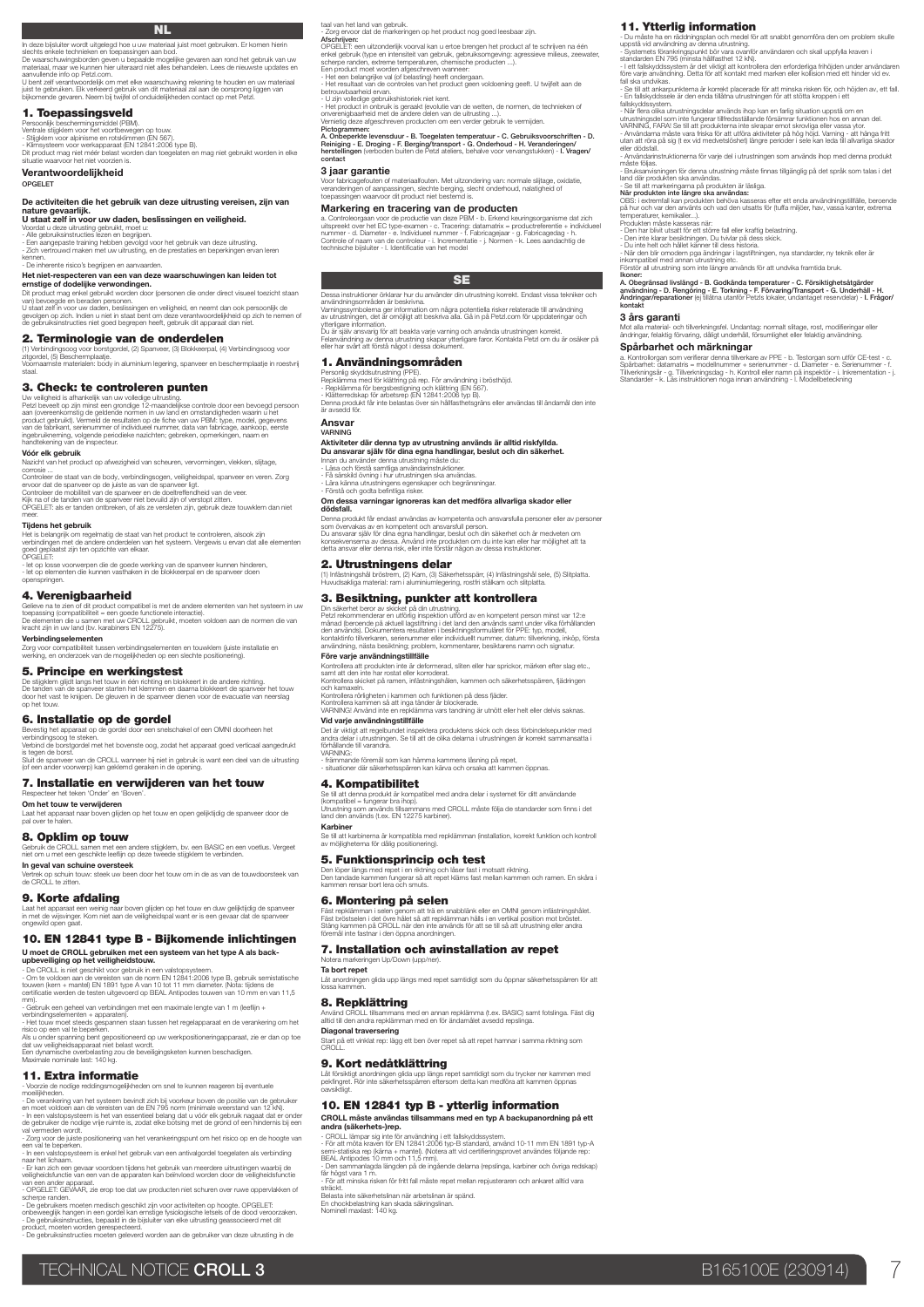**FI**<br>Nämä käyttöohjeet ohjeistavat, miten käyttää varusteita oikein. Vain jotkin tekniikat ja<br>käyttötavat on esitelty. Varoltussymbolit antavat lietoa joistain varusteiden käyttöön liittyvistä vaaroista, mutta on<br>mahdotonta mainita ne kaikki. Tarkista päivilykset ja lisätiedot osoitteesta Petzl.com.<br>Olet lise vastuussa siitä, että huomioit

### 1. Käyttötarkoitus

Henkilösuojain (PPE).<br>- Kõysitarrain kiipeliyyn ja vuorikipeliyyn (EN 567).<br>- Kõysitarrain kiipeliyyn ja vuorikipeliyyn (EN 567).<br>- Nousukahva työköydelle (EN 12841:2006 tyyppi B).<br>- Nousukahva työköydelle (EN 12841:2006 t

Vastuu

### VAROITUS

## Toiminta, jossa tätä varustetta käytetään on luonteeltaan vaarallista. Olet vastuussa omista teoistasi, päätöksistäsi ja turvallisuudestasi.

Ennen tämän varusteen käyttämistä sinun pitää:<br>- Lukea ja ymmärtää kaikki käyttöohjeet.<br>- Hankkia käyttöä varten erikoiskoulutus.<br>- Tutustua sen käyttökelpoisuuteen ja rajoituksiin.<br>- Ymmärtää ja hyväksyä tähän liittyvät r

**Näiden varoitusten huomiotta jättäminen saattaa johtaa vakavaan<br>loukkaantumiseen tai kuolemaan.<br>Tätä tuotetta saavat käyttää vain pätevät ja vastuulliset henkilöt tai henkilöt, jotka ovat pätevän<br>ja vastuullisen henkilön** 

### 2. Osaluettelo

**.**<br>«ä, (2) Tarrainsalpa, (3) Turvasalpa, (4) Valjaiden kiinnitysreikä, (5) Kulumisenestolevy. Päämateriaalit: alumiiniseos (runko), ruostumaton teräs (salpa ja kulumisenestolevy).

### 3. Tarkastuskohteet

Turvallisuutesi liittyy tälineittesi luotettavuuteen.<br>vuodessa (riippuen kyseisen valtion säädöksistä sekä käyttöolosuhteista). Kirjaa tulokset<br>vuodessa (riippuen kyseisen valtion säädöksistä sekä käyttöolosuhteista). Kirj

### Ennen jokaista käyttöä

Varmista että tuotteessa ei ole halkeamia, vääntymiä, jälkiä, kulumia, syöpymisjälkiä tms.<br>Tutki rungon kunto, kiinnitysreiät, tarrainsalpa ja turvasalpa, jouset ja tarrainsalvan akseli.<br>Tarkista tarrainsalvan liikkuvuus j

Jokaisen käytön aikana

On tärkeää tarkastaa tuotteen kunto ja sen liittyminen järjestelmän muihin välineisiin säännöllisesti. Varmista että järjestelmän kaikki eri varusteosat ovat oikeassa asennossa toisiinsa nähden. VARO ERITYISESTI:

- ulkopuolisia kappaleita, jotka saattavat estää tarrainsalvan toiminnan, - tilanteita, joissa turvasalpa saattaisi takertua ja aiheuttaa tarrainsalvan aukeamisen

### 4. Yhteensopivuus

Varmista tuotteen yhteensopivuus muiden käyttämäsi järjestelmän osien kanssa<br>(yhteensopivuus = hyvä toimivuus yhdessä käytettynä).<br>CROLLin kanssa käytettävien varusteiden tulee noudattaa kunkin maan sen hetkisiä<br>standardej

Sulkurenkaat

vahingo

Varmista, että sulkurenkaat ovat yhteensopivia köysitarraimen kanssa (kiinnittäminen, oikea toimivuus ja huonon asemoinnin mahdollisuuden tarkastaminen).

5. Toiminnan periaate ja testi

Se liukuu köyttä pitkin yhteen suuntaan ja kiinnittyy toiseen suuntaan.<br>Tarrainsalvan hampaat aiheuttavat tarttumisen, joka puristaa köyden salvan ja rungon väliin.<br>Tarrainsalvan lovi mahdollistaa mudan poistumisen.

**6. Asentaminen valjaisiin**<br>Kiinniä laite valjaisiin pujottamalla sukurengas tai OMNI kiinnitysreiästä läpi.<br>Kiinnitä rintavaljaat ylempään rekään siten, että laite on pystyasennossa rintaa vasten.<br>Pidä CROLLin salpa sulje

### 7. Köyden asentaminen ja irrottaminen

Huomioi ylös/alas-merkintä.<br>**Köyden irrottaminen** 

**ztammen**<br>I ylöspäin köydessä vetämällä samalla turvasalpaa alas- ja ulospäin avatak: tarrainsalvan.

### 8. Köydellä nouseminen

Käytä CROLLia toisen köysitarraimen (esim. BASICin) ja jalkalenkin kanssa. Kiinnittäydy aina toiseen köysitarraimeen asianmukaisella liitosköydellä. Viistosuuntainen eteneminen

vorminen:<br>minen: laita jalka köyden ylle saadaksesi sen samansuuntaiseksi<br>ansea Viistossa köydessä aloittan<br>CROLLin köysikanavan kan

### 9. Pieni laskeutuminen köydessä

Liu'uta laitetta köydessä hieman ylöspäin ja paina tarrainsalpaa samalla etusormella alaspäin. Älä käsittele turvasalpaa, koska tämä tuo mukanaan vaaran, että tarrainsalpa avautuu itsestään.

### 10. EN 12841 tyyppi B - lisätietoa

CROLLin kanssa on käytettävä tyyppiä A olevaa varalaitetta toisessa (turva-)

**köydessä.**<br>Köydessä.<br>CROLL ei sovi käytettäväksi putoamisen pysäyttävässä järjestelmässä.<br>- Täyttääksesi EN 12841:2006 tyyppi B -vaatimukset käytä EN 1891 tyyppi A -vaatimusten<br>mukaisia, 10-11 mm vätihjoustoisia vytinköys

### 11. Lisätietoa

- Sinulla on oltava pelastussuunnitelma ja nopeasti toteutettavat pelastuskeinot, jos tämän<br>varusteen käytön aikana ilmaantuu ongelmia.<br>- Järjestelmän ankkuripisteen tulee mieluiten sijaita käyttäjän yläpuolella, ja sen tu

795 -standardin vaatimukset (minimikestävyys 12 kN).<br>- Putoamisen pysäyttävässä järjestelmässä on erityisen tärkeää tarkistaa vaadiltava<br>turvaetäisyys käyttäjän alla ennen jokaista käyttöä, jotta vältylään siltä, että käyt

- Putoamissuojainkokovailaat ovat ainoa hyväksytty väline, jolla tuetaan kehoa putoamisen<br>- Kun useita vanusteosia käytetään yhdessä, yhden vanusteen turvatoiminto saattaa häiritä<br>- Kun useita vanusteosia käytetään yhdessä pitkäaikainen valjaiden varassa roikkuminen saattaa johtaa vakavaan loukkaantumiseen tai<br>kuolemaan.<br>- On noudatettava kaikkien tämän tuotteen kanssa käytettävien varusteiden tuotekohtaisia

käyttöohjeita.<br>- Tämän varusteen käyttäiille on annettava käyttöohieet sen maan kielellä, iossa varustetta

- Tämän varusteen käyttäjille on annettava käyttööhjeet sen maan kielellä, jossa varustetta<br>- Vamista että tuotteen merkinnät vuot luettavissa.<br>- Vamista että tuotteen merkinnät vuot luettavissa.<br>HIJOMIO: erikoistapaukissa

- Se on altistunut rajulle pudotukselle (tai raskaalle kuormitukselle). - Se ei läpäise tarkastusta tai sinulla on pienikin epäilys sen luotettavuudesta.

- Et tunne sen käyttöhistoriaa täysin.<br>- Se vanhenee lainsäädännön, standardien, teknikoiden tms. muuttumisen vuoksi tai kun se<br>tulee yhteensopimattomaksi muiden varusteiden kanssa.<br>Tuhoa käytöstä poistetut varusteet, jott

# lkonit:<br>A. Rajoittamaton käyttöikä - B. Hyväksytyt käyttölämpötilat - C. Käytön varotoimet - D.<br>Puhdistus - E. Kuivaaminen - F. Säliytys/kuljetus - G. Huolto - H. Muutokset/korjaukset<br>(kielletty muiden kuin Petzlin toimes

3 vuoden takuu

Kattaa kaikki materiaali- ja valmistusviat. Takuuseen eivät kuulu: normaali kuluminen,<br>hapettuminen, varusteeseen tehdyt muutokset, virheellinen säilytys, huono hoito ja<br>välinpitämättömyyden tai sellaisen käytön aiheuttama

### Jäljitettävyys ja merkinnät

a. Tämän henkilösuojaimen valmistusta valvova taho- b. CE-tyyppitarkastuksen suorittava taho<br>- C. Jäljitettävyys: tietomatriisi = mallin numero + sarjanumero - d. Halkaisija - e. Sarjanumero<br>- f. Jalmistusvuosi - g. Valmis

VIKTG: Spesielle hendelser kan begrense produktets levelid til kun én gangs bruk. Eksempler<br>på dette er eksponering for barskt klima, saltvann, skarpe kanter, ekstreme temperaturer,<br>kjemiske produkter osv.<br>- det har tatt e

Symboler<br>A. Ubegrenset levetid - B. Temperaturbegrensninger - C. Forholdsregler for bruk - D.<br>Rengjøring- E. Tørking - F. Oppbevaring/transport - G. Vedlikehold - H. Modifiseringer.<br>reparasjoner (som like er godkjent av Pe

På alle materielle feil og fabrikasjonsfeil. Følgende dekkes ikke av garantien: Normal slitasje,<br>oksidering, endringer eller modifikasjoner, feil lagring, dårlig vedlikehold eller annen bruk enn<br>det produktet er beregnet f

Sporbarrhet og mer King<br>Alemanns og verken og mer kansker og dette PVU - b. Teknisk kontrollorgan som utfører<br>OE-godkjenningen - c. Sondarhet. Identifikasjonsmåte = modellrunnmer - utfikrunnmer - d.<br>Diameter - e. Sørlerunn

når det blir inkompatibelt med annet utstyr osv.<br>Ødelegg gammelt utstyr for å hindre videre bruk.

3 års garanti

### **NO**

Denne bruksanvisningen forklarer hvordan du bruker utstyret på korrekt måte. Kun enkelte teknikker og bruksmetoder er beskrevet.

Advarselssymbolene gir informasjon om enkelte potensielle farer som er forbundet med bruk av utstyret, men det er umulig å beskrive alle potensielle farer. Oppdateringer og

tilleggsinformasjon finner du på Petzl.com.<br>Du er selv ansvarlig for å forstå og ta hensyn til disse advarslene, og for å bruke utstyret på<br>korrekt måte. Feil bruk av utstyret vil medføre ytterligere risiko. Kontakt Petzl

### 1. Bruksområde

Personlig verneutstyr (PVU). Brystklemme for oppstigning på tau.

- Tauklemme for bruk ved fjellklatring og sportsklatring som er godkjent i henhold til kravene<br>- Tauklemme for bruk ved oppstigning på arbeidstau som er godkjent i henhold til kravene i<br>EN 12841-2006 type B.<br>Produktet må i

uunitti II<br>aanat for

### Ansvar

# ADVARSEL Aktiviteter som involverer bruk av dette produktet er farlige. Du er selv ansvarlig for dine egne handlinger og avgjørelser og din egen sikkerhet.

Før du tar i bruk utstyret, må du:<br>– Lese og forstå alle bruksarvisningene.<br>– Sørge for å få spesifikk oppiæring i hvordan produktet skal brukes.<br>– Sjøre deg kjent med produktet, og tilegne deg kunnskap om dets kapasitet o

– Forstå og akseptere risikoen i aktiviteter som involverer bruk av produktet.

# anglende respekt for selv ett av disse punktene kan medføre alvorlig<br>ersonskade eller død.

**personskade eller død.**<br>Dette produktet skal kun brukes av kompetente og ansvarlige personer, eller under direkte<br>tilsyn av en kompetent og ansvarlig person.

Du er selv ansvarlig for dine egne handlinger, avgjørelser og din egen sikkerhet, og du tar selv<br>på deg ansvaret for dette. Dersom du ikke er i stand til å ta på deg dette ansvaret eller dersom<br>du ikke forstår bruksanvisni 2. Liste over deler

(1) Hull for tilkobling av skulderstropp, (2) Låskam, (3) Stopper, (4) Hull for tilkobling til sele, (5) Slitasjeplate. Hovedmaterialer: Ramme i aluminiumslegering, låskam og slitasjeplate i rustfritt stål.

### 3. Kontrollpunkter

Din skikehet avknoger av at utstyret du bruker er i god stand.<br>Petzl anbefaler at en grundig kontroll blir gjort av en kompetent person minst én gang årig<br>(avhengig av gjeldende regelverk i ditt land og hvordan du bruker u

### Før du bruker produktet

Kontroller at produktet ikke har sprekker, bulker, merker, slitasje, rust e.l.<br>Sjekk rammen, tilkoblingshullene, låskammen, stopperen, fjærene og bolten.<br>Sjekk bevegeligheten til låskammen og at fjæringen fungerer som den

**Under bruk**<br>Det er viktig å jevnlig kontrollere at produktet fungerer som det skal og at produktets koblinger<br>pläsisjonete i forhold til hverandre.<br>posisjonete i forhold til hverandre.<br>ADVARSEL:

- Fremmedelementer kan hindre låskammen i å fungere som den skal. - Vær oppmerksom i situasjoner hvor stopperen kan henge seg fast. Dette kan medføre at låskammen åpnes.

### 4. Kompatibilitet

Kontroller at produktet er kompatibelt med de andre elementene i systemet (kompatibelt = at<br>produktet fungerer som det skal sammen med de andre elementene).<br>Utstyr som brukes sammen med CROLL, må være godkjent i henhold ti

Koblingsstykker

Sørg for at karabinerne du bruker er kompatible med tauklemmen (installasjon, riktig funksjon og mulighetene for feilposisjonering).

### 5. Funksjonsprinsipp og funksjonssjekk

Før klemmen opp langs tauet mens du åpner kamstopperen for å koble ut låskar

Bruk CROLL sammen med en annen tauklemme (for eksempel BASIC) og en fotløkke. Fest alltid den andre tauklemmen til deg selv med en slynge i tilpasset lengde. **Skrå travers**<br>På skrått tau: Legg en fot over tauet for å vinkle det slik at det ligger parallelt med tausporet<br>på CROLL.

Før brystklemmen opp langs tauet samtidig som du trykker ned låskammen med pekefingeren. Ikke rør stopperen, da dette kan føre til at låskammen kan åpnes. 10. Tilleggsinformasjon om EN 12841 type B CROLL må kun brukes sammen med en ekstra sikring av type A på et eget

– For å tilfredsstille kravene i EN 12841-2006: type B, skal det brukes semistatiske 10–11 mm.<br>tau, type A (kjerne + strømpe) som er godkjente i henhold til kravene i EN 1891. (Merk: Under<br>sertifisering ble testene utførte klemme). – For å redusere risikoen for fall må tauet mellom klemmen og forankringen alltid være stramt. Sikringstauet må ikke belastes samtidig med arbeidstauet.

11. Tilleggsinformasjon<br>- Forutse eventuelle hendelser og ha en plan for hvordan du vil skaffe hjelp dersom du kom – Forutse eventuelle hendelser og ha en plan for hvordan du vil skaffe hjelp dersom du kommer<br>i vanskeligheter.<br>– Systemets forankringspunkt må fortrinnsvis være plassert ovenfor posisjonen til brukeren, bør være i henhold til kravene i EN 795 og må ha en minimum belastningstoleranse på 12 kN.<br>– Ved bruk av fallsikringssystemer må det allid være tilstrekkelig klaring under brukeren for å<br>– Ivang for at forankringen er korrekt

– Kun godkjente fallsikringsseler kan brukes i et fallsikringssystem.<br>– Ved bruk av flere systemer samtidig kan farlige situasjoner oppstå dersom ett av systemene<br>påvirker sikkerhetisturksjoner i de andruktet ikke gnisser

skarpe kanter.<br>– Enukere må være medisinsk i stand til å drive aktivitet i høyden. Advarsel: Det å henge<br>ubevegelig i en sele kan medføre alvorlig sirkulasjonssvikt eller død.<br>– Enuksarwisningene som følger med hver del av

Den sklir på tauet ved oppstigning og låser ved belastning nedover.<br>Tennene på låskammen klemmer tauet mellom låskammen og rammen på bremsen. Åpningen<br>på låskammen fjerner grums og skitt fra tauet.

TECHNICAL NOTICE CROLL 3 B165100E (230914)

### 6. Tilkobling til selen

Vær oppmerksom på opp/ned-merket. Slik frigjør du tauet

8. Oppstigning på tau

9. Kort nedfiring

CROLL er ikke egnet til bruk i et fallsikringsvarar.<br>- For å tilfredsstille kravene i EN 12841:

Dynamisk overbelastning kan skade sikringssystemet. Nominell maksimum belastning: 140 kg.

sikringstau.

Koble CROLL. III selen ved å feste et koblingsstykke eller en OMNI karabiner gjennom<br>tilkoblingshullet.<br>Fest brystselen i det øverste hullet, slik at tauklemmen holdes i vertikal posisjon mot brystet.<br>Lukk låskammen på CRO

7. Slik kobler du til og fra tauet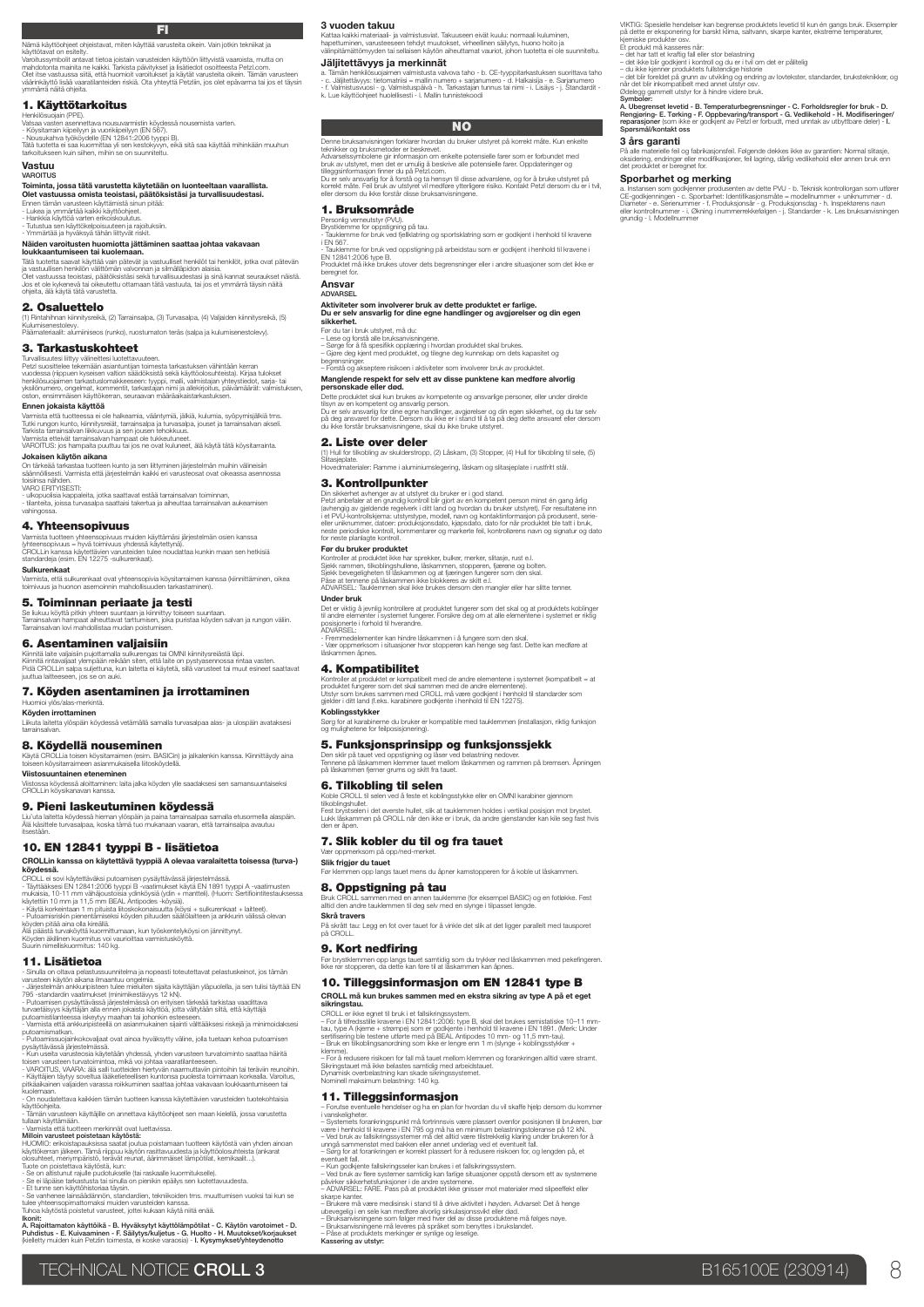### **CZ**

Tyto pokyny vysvětlují, jak správně používat vaše vybavení. Popsány jsou pouze některé<br>techniky a způsoby použití.<br>Varující symboly upozornují na některá potenciální nebezpečí spojená s použítím vašeho<br>vybavení, ale není m

### 1. Rozsah použití

Osobní ochranný prostředek (OOP).<br>- Lanový blokant pro výstupy po laně.<br>- Lanový blokant pro alpinismus a horolezectví (EN 567).<br>Zatření tohoto výrobku nesmí překročit uvedenou hodnotu pevnosti, výrobek nesmí být<br>Zatření j

### Zodpovědnost UPOZORNĚNÍ

## Činnosti zahrnující používání tohoto výrobku jsou z podstaty nebezpečné. Za své jednání, rozhodování a bezpečnost zodpovídáte sami.

Před používáním tohoto výrobku je nutné:<br>- Přečist si a prostudovat celý návod k použití.<br>- Nacvičit správné používání výrobku.<br>- Seznámit se s možnostmi výrobku a s omezeními jeho použití.<br>- Pochopit a přijmout rizika spo

**Opomenutí či porušení některého z těchto pravidel může vést k vážnému<br>poranění nebo smrti.<br>Tento výrobek sní používat pouze odborně způsobilé a odpovědné osoby, nebo osoby pod<br>přímym vedením a dohledem těchto osob.<br>Za své** 

2. Popis částí

(1) Horní otvor pro připojení hrudního postroje, (2) Vačka, (3) Bezpečnostní pojistka, (4)<br>Připojovací otvor pro postroj, (5) Třecí vložka proti opotřebení.<br>Použité materiály: tělo ze slítiny hliníku, vačka a třecí vložka

### 3. Prohlídka, kontrolní body

Vaše bezpečnost závisí na neporušenosti väšeho vybavení.<br>Petzl doporučuje hloubkové revize odborné způsobilou osobou nejméně jedenkrát za 12<br>měsíců (v závislosti na aktuální legislativě ve vaší zemi, a na podmínkách použit

### Před každým použitím

ntrolujte, zda na výrobku nejsou praskliny, poškození, deformace, opotřebení nebo koroze apod. Zkontrolujte stav těla, připojovacího otvoru, vačkové západky, bezpečnostní pojistky, pružiny

a osy vačkové západky.<br>Zkontrolujte pohyb vačky a účinnost pružiny.<br>Dejte pozor na zanesení hrotů vačky.<br>UPOZORNĚNÍ: Nepoužívejte blokant s opotřebovanými nebo chybějícími hroty.

Během používání

Je důležité pravidelně kontrolovat stav výrobku a jeho spojení s ostatními prvky systému. Vždy se přesvědčte, jsou-li jednotlivé prvky systému spojeny a jsou-li vzájemně ve správné pozici. UPOZORNĚNÍ:

- cizí předměty, které mohou bránit funkci vačkové západky. - situace, při kterých může dojít k zachycení bezpečnostní pojistky a otevření vačkové západky.

4. Slučitelnost

Ověřte si slučitelnost tohoto výrobku s ostatními prvky vašeho systému při daném použití (slučitelnost = dobrá součinnost).

Vybavení používané s vaším blokantem CROLL musí splňovat současné normy pro vaši zemi (např. EN 12275 karabiny).

**Spojky**<br>Ujistěte se, že vaše spojky jsou kompatibilní s lanovým blokantem (instalace, správná funkce a<br>kontrola možnosti nesprávné polohy).

### 5. Základní funkce a zkouška funkčnosti

Prokluzuje po laně v jednom směru a blokuje se ve směru opačném.<br>Hroty na vačkové západce zachytí oplet lana a dojde k následnému sevření lana západkou a<br>tělem blokantu. Zářezy na vačkové západce umožňují odvod nečistot.

**6. Připojení k postroji**<br>Prostředek připojte k postroji spojkou OMNI, kterou připojíte do dolního připojovacího otvoru<br>prostředku. Hrudní postroj připojte do horního připojovacího bodu prostředku tak, aby prostředek zůstal v

kolmé pozici naplocho na hrudi.<br>Jestliže CROLL nepoužíváte, uzavřete vačku, aby nedošlo k zachycení vašeho vybavení, nebo<br>jiných předmětů pokud ji necháte otevřenou.

### 7. Založení a vyjmutí lana Věnujte pozornost značení nahoru (Up) / dolů (Down).

Vyjmutí lana

**uti lana**<br>nt posunujte vzhůru po laně a současně zatáhněte za bezpečnostní pojistku si dolů a ven.

### 8. Výstup po laně<br>Použijte blokant CROLL společně<br>Vždy se připoite ke druhému lanov Použijte blokant CROLL společně s dalším lanovým blokantem (např. BASIC) a nožní blokant. Vždy se připojte ke druhému lanovému blokantu odpovídajícím spojovacím prostředkem.

**Případy pohybu po šikmém laně**<br>Nástup na šikmé lano: zahákněte se nohou za lano, aby byl kanál pro lano na blokantu CROLL<br>paralelně s lanem.

9. Krátký sestup

Lehce posuňte pomůcku vzhůru po laně a současně zatáhněte ukazováčkem za vačku směrem dolů. Nemanipulujte přitom s bezpečnostní západkou, hrozí riziko otevření vačky.

# 10. EN 12841 typ B - doplňkové informace

**CROLL je nutné používat se záložním jištěním typu A na druhém<br>(bezpečnostním) laně.<br>- Blokart CROLL není vhodný pro používi v syslémech zachycení pádu.<br>- Aby byly splnány požadavky normy EN 12941:2006 typ B, používejte ní** 

kotvícím bodem napjaté.<br>Je-li pracovní lano pod zátěží, nezatěžujte záložní zajišťovací lano.<br>Rázové zatížení může poškodit lano.<br>Jmenovité maximální zatížení: 140 kg.

11. Doplňkové informace<br>- Musite mít záchranný nlán a prostředky pro jeho problou realizaci v případě obtějí vzniklých při

- Musite mit záchranný plán a prostředky pro jeho rychlou realizaci v případě obtíží vzniklých při<br>používání tohoto vybavení.<br>- Kotvící zařízení/bod by se měl přednostně nacházet nad polohou uživatele a měl by splňovat<br>- V

- Zachycovací postroj je jediný povolený prostředek pro ochranu těla v systému zachycení pádu.

- Jestlíže používáte dohromady různé druhy výstroje, může nastat nebezpečná situace, pokud<br>je zabezpečovací funkce jedné části narušena funkcí jiné části výstroje.<br>- POZOR, NEBEZPEČÍ, vyvarujte se odirání tohoto výrobku o

nebo smrt.<br>- Je nutné dodržovat pokyny pro použití každého prostředku, který je použit ve spojení s tímto<br>- Návod k použití musí být dodán uživateli v jazyce té země, ve které bude výrobek používán.

- Označení produktu udržujte čitelné.<br>**Kdy vaše vybavení vyřadit:**<br>POZOR: některé výjimečné situace mohou způsobit okamžité vyřazení výrobku již po prvním<br>použití, to závisí na druhu, interzitě a prostředí ve kterém je výr

- Byl vystaven těžkému pádu nebo velkému zatížení.<br>- Neprojde periodickou prohildkou. Máte jakékoliv pochybnosti o jeho spolehlivosti.<br>- Neznáte jeho úplnou historii používári.<br>- Se stane zastaralým vzhledem k legislativě,

veznale ,<br>Se stane zasta<br>vbavením, atd. , atu.<br>zením vyřazeného vybavení zabráníte jeho dalšímu použití

Piktogramy:<br>A. Neomezená životnost - B. Povolené teploty - C. Bezpečnostní opatření - D. Čištění<br>- E. Sušení - F. Skladování/transport - G. Údržba - H. Úpravy/opravy (zakázány mimo<br>provozovny Petzi, kromě výměny náhradních

### 3 roky záruka

Na vady materiálu a vady vzniklé ve výrobě. Nevztahuje se na vady vzniklé: běžným<br>opotřebením a roztržením, oxidací, úpravami nebo opravami, nesprávným skladováním,<br>nedostatečnou údržbou, nedbalostí, nesprávným použitím.

### Sledovatelnost a značení

a. Orgán kontrolující výrobu tohoto OOP - b. Zrušebna provádějící certifikační zkoušky CE - c.<br>Sledovatelnost: označení = číslo produktu + sériové číslo - d. Průměr - e. Sériové číslo - f.<br>Rok výroby - g. Den výroby - h. K

przeciwwskazania. UWAGA: bezwładne wiszenie w uprzęży może doprowadzić do poważnych<br>zaburzeń fizjologicznych lub śmierci.<br>- Dołączone do produktu instrukcje użytkowania muszą być zawsze przestrzegane.<br>- Użytkowanika.<br>użytk

- Upewnić się co do widoczności oznaczeń na produkcie.<br>Utylizacja: w wyjątkowych okolicznościał może się zdarzyć, że jednorazowe użycie sprzętu<br>spowoduje jego zniszczenie, np. kontiskt z niebezpiecznymi substancjami chemic

A. Czas życia nielimitowany - B. Tolerowane temperatury - C. Srodki ostrożności<br>podczas użytkowania - D. Czyszczenie - E. Suszenie - F. Przechowywanie/transport -<br>G. Konserwacja - H. Modylfikacje lub naprawy, wykonywane po

Dotyczy wszelkich wad materiałowych i produkcyjnych. Gwarancji nie podlegają produkty:<br>noszące cechy normalnego zużycia, zardzewiale, przerabiane i modyfikowane, nieprawidłowo<br>przeznaczeniem.<br>z przeznaczeniem.

**Identy/fikacija i oznacozenia**<br>a. Organ kontrolujący produkcje tego SOI - b. Jednostka notyfikowana do zastosowania<br>procedury weryfikacji "WE" - o. Identyfikacja: datamatrix = lod produkcji - u numer<br>indywidualny - d. Sre

- Inczarocorosoc.<br>- Nie jest znana pełna historia użytkowania.<br>- Jeśli jest przestarzały (rozwój prawny, normatywny lub niekompatybilność z innym<br>wynoseżeniem itd.) wyposażeniem itd.).<br>Należy zniszczyć wycofane produkty, by uniknąć ich przypadkowego użycia.<br>**Piktogramy:** 

Gwarancja 3 lata

**PLAN STATE STATE STATE STATE** 

Niniejsza instrukcja przedstawia prawidłowy sposób używania waszego sprzętu.<br>Zaprezentowane zostały niektóre techniki i sposoby użycia.<br>Symbole tupiej czaszki ostrzegają przed niektórymi niebezpieczentstwami związanymi<br>z u prawidłowego używania swojeg<br>do powstania dodatkowych zag<br>należy się skontaktować z Petzl.

1. Zastosowanie

Sprzęt Ochrony Indywidualnej (SOI).<br>- Przyrząd zaciskowy do alpinizmu i wspinaczki (EN 567).<br>- Przyrząd zaciskowy do alpinizmu i wspinaczki (EN 12841:2006 typ B).<br>- Urządzenie do wychodzenia po linie roboczej (EN 12841:200 Odpowiedzialność

UWAGA Wszelkie działania wymagające użycia tego produktu są z samej swej natury

# niebezpieczne. Użytkownik ponosi odpowiedzialność za swoje działania, decyzje i bezpieczeństwo.

Przed użyciem produktu należy;<br>- Przeczytać i zrozumieć wszystkie instrukcje użytkowania.<br>- Zdobyć odpowiednie przeszkolenie dla prawidlowego używania tego produktu.<br>- Zapoznać się z produktem, z jego parametrami i ogranic

# Nieprzestrzeganie lub zlekceważenie któregokolwiek z powyższych ostrzeżeń może prowadzić do poważnych uszkodzeń ciała lub do śmierci.

Produkt ten może być używany jedynie przez osoby kompetentne i odpowiedzialne lub pod<br>Użytkownik ponosi odpowiedzialność za swoje działania, decyzje, bezpieczeństwo<br>Użytkownik ponosi odpowiedzialność za swoje działania, de

2. Oznaczenia części<br>(1) Otwór do wpinania uprzęży piersiowej, (2) Język, (3) Bezpiecznik, (4) Otwór do wpinania do (1) Otwór do wpinania uprzęży piersiowej, (2) Język, (3) Bezpiecznik, (4) Otwór do wpinania do<br>Materiały podstawowe: obudowa ze stopu aluminium, języki i wzmocnienie ze stali<br>hierdzewnej.

### 3. Kontrola, miejsca do sprawdzenia

Wasze bezpieczeństwo jest związane z niezawodnością sprzętu.<br>Petzl zaleca przeprowadzanie doglębnej kontroli przynajmniej raz na 12 miesięcy, przez osobę<br>kompetentną (w zależności od prawodawstwa w waszym kraju oraz waszyc użyłkowania). Na karcie kontrolnej waszego SOI należy zapisać rezultaty kontroli: typ sprzętu,<br>model, nazwa i adres producenta lub dostawcy, numer seryjny lub indywidualny, daty:<br>produkcji, zakupu, pierwszego użycia, nastę

Przed każdym użyciem

Sprawdzić produkt: brak śladów deformacji, pęknięć, korozji, zużycia... Sprawdzić stan obudowy przyrządu, otworów do wpinania, języka, bezpiecznika, osi języka,

spreżyn.<br>Sprawdzić mobilność języka i sprawne działanie jego sprężyny.<br>UWAGA, jeżeli zęby języka nie są zanieczyszczone.<br>UWAGA, jeżeli zęby są zużyte lub brakujące, nie używać więcej tego przyrządu zaciskowego.

**Podczas użytkowania**<br>Należy regularnie kontrolować stan produktu i jego połączenie z pozostałymi elementami<br>systemu. Upewnić się co do prawidłowej - względem siebie - pozycji elementów wyposażenia.<br>UWAGA:

- na obce przedmioty mogące zakłócić działanie języka, - na elementy, które mogą się przyczepić do bezpiecznika i spowodować otwarcie języka.

### 4. Kompatybilność

Należy sprawdzić kompatybilność tego produktu z pozostałymi elementami systemu<br>w określonym zastosowaniu (patrz właściwa dla produktu instrukcja).<br>Elementy wyposażenia używane z waszym przyrządem CROLL muszą być zgodne<br>z o

Łączniki

Sprawdzać kompatybilność łączniki/przyrząd zaciskowy (wpięcie, prawidłowe działanie, analiza potencjalnego złego ustawienia).

### 5. Zasada i test działania

6. Wpięcie do uprzęży

.<br>Npiąć przyrząd dolnym otworem do up<br>rapide lub OMNI.

7. Zakładanie liny Przestrzegać oznaczeń Góra / Dół. Wypinanie przyrządu z liny

8. Wychodzenie po linie

przy bezpieczniku, ryzyko mimowolnego otwarcia.<br>Przy bezpieczniku, ryzyko mimowolnego o

z bezpiecznikiem.

Start na linie nachylonej: pr<br>przyrząd CROLL. 9. Krótki zjazd

Przesuwa się wzdłuż liny w jednym kierunku, a blokuje w kierunku przeciwnym.<br>Zęby języka rozpoczynają zaciskanie, a następnie język blokuje linę przez zaciśnięcie. Szczelina<br>w języku umożliwia usuwanie błota.

Górny otwór połączyć z uprzężą piersiową w taki sposób, by przyrząd pionowo przylegał do ciała. Nieużywany CROLL powinien być zamknięty, by do przyrządu nie dostał się element wyposażenia lub jakiś przedmiot, który mógłby go zablokować.

Przesunąć przyrząd w górę i jednocześnie otworzyć go przez odciągnięcie języka

10. EN 12841 typ B - dodatkowe informacje CROLL musi być używany z urządzeniem typu A do autoasekuracji na linie

Podczas pracy na linie roboczej należy zwracać uwagę by lina asekuracyjna nie była obciążona. Dynamiczne obciążenie jest w stanie uszkodzić urządzenia asekuracyjne. Maksymalne, nominalne obciążenie: 140 kg.

11. Dodatkowe informacje<br>- Należy przewidzieć odpowiednie sposoby ratownictwa do szybkiej interwencji w razie

- Należy przewidzieć odpowiednie sposoby ratownictwa do szybkiej interwencji w razie<br>Fudiności.<br>- Punkt stanowiskowy powinien znajdować się nad użytkownikiem i spełniać wymagania<br>normy EN 795 (wytrzymałość minirum 12 kN).<br>

- Uprząż chroniąca przed upadkiem z wysokości jest jedynym urządzeniem obejmującym ciało,<br>które jest dozwolone do użycia w systemie chroniącym przed upadkiem z wysokości.<br>- Niebezpieczeństwo! Podczas używania wielu element

**bezpieczeństwa.**<br>CAOL (nie jest przeznaczony do używania w systemie zatrzymywania upadków.<br>- Zpódnie z wymaganiami normy EN 12641:2006 typ B, należy używać lin pólstatycznych<br>(rdzeń + oplot) EN 1891 typ A o średnicy od 10

Używać przyrządu CROLL z innym przyrządem zaciskowym, jak np. BASIC + pętla nożna. Nie zapomnieć o wpięciu się do tego drugiego przyrządu przy pomocy odpowiedniej lonży. Przemieszczanie się po powierzchni nachylonej<br>Start na linie nachylonej: przełożyć nogę przez linę, by była ona w osi przesuwania się przez

**Py**<br>zęży za pomocą karabinka zakręcanego i

.<br>22eśnie pchnąć język kciukiem. Nie manipulo

TECHNICAL NOTICE CROLL 3 B165100E (230914) 9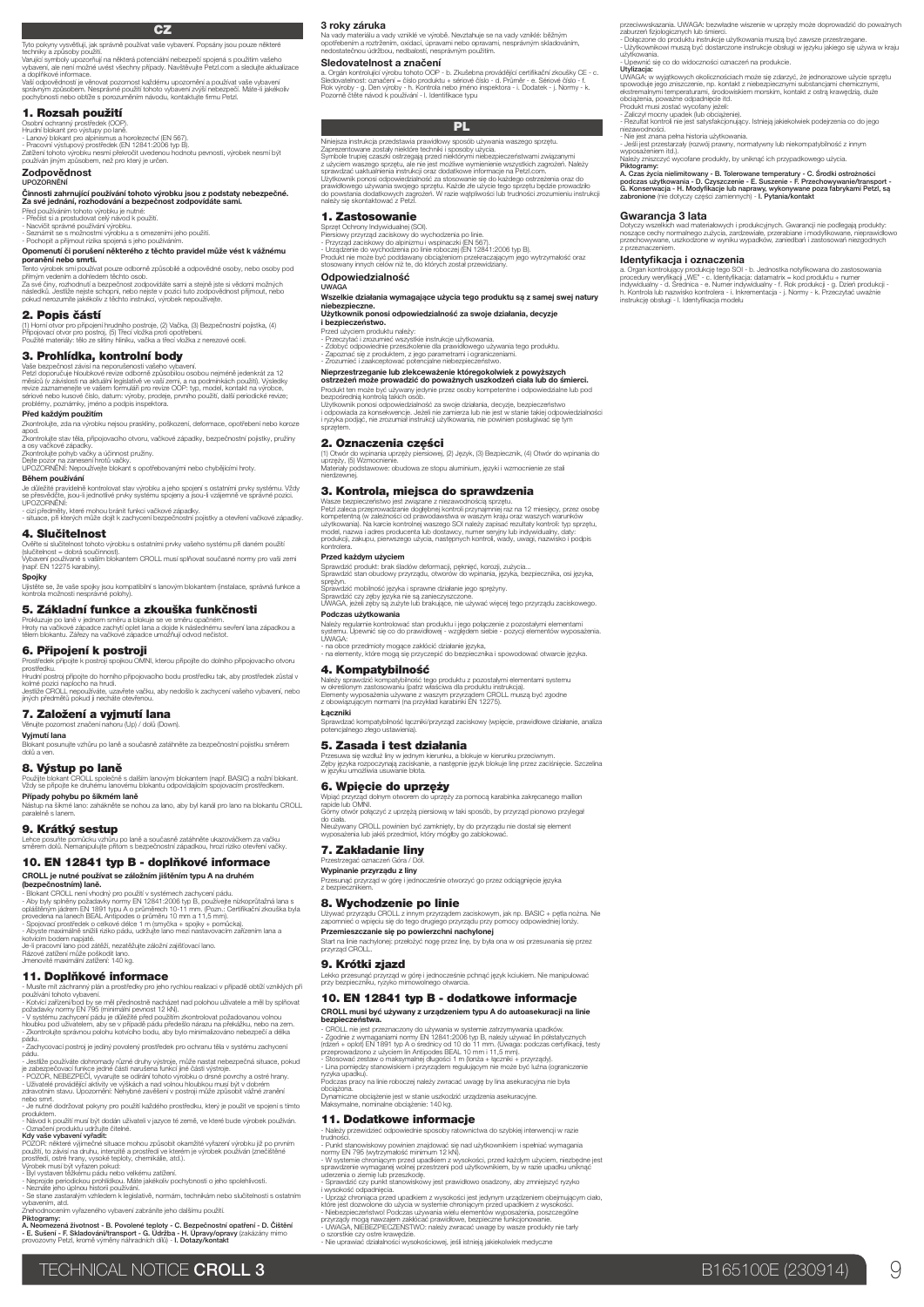V teh navodilih je razloženo, kako pravilno uporabljati svojo opremo. Opisane so samo nekatere tehnike in načini uporabe. Opozorilni simboli vas opozarjajo o nekaterih možnih nevarnostih, ki so povezane z uporabo vaše opreme.<br>Ini simboli vas opozarjajo o nekaterih možnih nevarnostih, ki so povezane z upora<br>reme, vendar je nemogoče opisati vse. Za posodobitve in dodatne informacije pr

Opozoriin<br>vaše opre<br>Petzl.com<br>Odgovorr<br>koli nanač Odgovorni ste za upoštevanje vsakega opozorila in pravilno uporabo vaše opreme. Kakršna<br>koli napačna uporaba te opreme pomeni dodatne nevarnosti. Če imate kakršen koli dvom ali<br>težave z razumevanjem teh navodil, se obrnite

### 1. Področja uporabe

Osebna varovalna oprema (OVO).<br>Sprednja vrvna prižema za vzpenjanje po vrvi.<br>- Vrvna prižema za gorništvo in plezanje (EN 567).<br>Tega izdelka ne smete uporabljati preko njegovih zmogljivosti ali za kateri koli drug namen,<br>K

### Odgovornost

# OPOŽORILO<br>**Aktivnosti, pri katerih uporabljate ta izdelek, so same po sebi nevarne.<br><b>Sami ste odgovorni za svoja dejanja, odločitve in varnost.**<br>Pred uporabo tega izdelka morate:<br>- prebrati in razume! navodla za uporabo v

spoznati se z možnostmi in omejitvami izdelka;<br>razumeti in sprejeti z uporabo izdelka povezano tv

# - razumeti in sprejeti z uporabo izdelka povezano tveganje. Neupoštevanje katerega koli od teh opozoril lahko povzroči resno poškodbo ali smrt.

Izdelek lahko uporabljajo le pristojne in odgovorne osebe ali tisti, ki so pod neposredno in

vizualno kontrolo pristojne in odgovorne osebe.<br>Odgovorni ste za svoja dejanja, odločitve in varnost in prevzemate njihove posledice. Če niste<br>pripravljeni ali se ne čutite sposobne prevzeti odgovornosti ali ne razumete ka

### 2. Poimenovanje delov

(1) Odprtina za namestitev prsnega traku, (2) čeljust, (3) varnostna zapora, (4) odprtina za<br>navezovanje na pas, (5) ploščica proti obrabi.<br>Glavni materiali: okvir-aluminijeva zlitina, čeljust in ploščica proti obrabi-nerj

### 3. Preverjanje, točke preverjanja

Vaša varnost je povezana z neoporečnostjo vaše opreme.<br>Petzi priporoča podroben pregled, ki ga opravi kompetentna oseba najmanj enkrat na vsakih 12 mesecev (odvisno od veljavnih predpisov v vaši držav i predpisov predpisov

### Pred vsako uporabo

Preverite, da na izdelku ni razpok, deformacji, prask, znakov obrabe, korozije, itd.<br>Preverite stanje telesa, odprtin za prifrjevanje, čeljusti in varnostne zapore, vzmeti in osi čeljusti.<br>Preverite premikanje čeljusti in

**Med vsako uporabo**<br>Pomembno je, da redno preverjate stanje izdelka in njegovo povezavo z drugo opremo v<br>sistemu. Zagotovite, da so različni kosi opreme v sistemu med seboj pravilno nameščeni.<br>OPOZORILO:

- tujke, ki lahko ovirajo delovanje čeljusti; - situacije, kjer se varnostna zapora lahko zatakne in povzroči, da se čeljust odpre.

### 4. Skladnost

Preverite skladnost tega izdelka z ostalimi elementi sistema, ki jih uporabljate (skladnost =<br>dobro vzajemno delovanje).<br>Oprema, ki jo uporabljate z CROLLOM, mora biti skladna z veljavnimi standardi v vaši državi<br>(npr. EN

**Vponke/vezni členi**<br>Prepričajte se, da so vaše vponke skladne z vrvno prižemo (namestitev, pravilno delovanje in<br>preverite možnosti slabe namestitve).

### 5. Princip delovanja in test

V eno smer drsi po vrvi in grabi v drugo smer. Zobje čeljusti zagrabijo vrv in jo stisnejo med okvir in čeljust. Utor v čeljusti omogoča umik blata

### 6. Namestitev na pas

Pripomoček vpnite na pas skozi odprtino za navezovanje preko hitre sponke ali OMNI vponke. Pritrdite zgornji pas skozi zgornjo odprtino, tako da je pripomoček v navpični legi glede na prsa. Ko CROLLA ne uporabljate, zaprite čeljust, ker se vanjo lahko zatakne oprema ali kakšen

### 7. Namestitev in odstranitev vrvi

Bodite pozorni na oznako gor/dol (Up/Down). Odstranitev vrvi

### Čeljust odprete tako, da istočasno potisnete pripomoček po vrvi navzgor in odprete varnostno

drug predmet.

zaporo.

8. Vzpenjanje po vrvi<br>Uporabite CROLL z drugo ročno prižemo (npr. BASIC) in nožno zanko. Na drugo prižemo se<br>vedno pripnite z ustreznim vrvnim podaljškom. **Prečnica pod kotom**<br>Začetek na vrvi pod kotom: postavite nogo čez vrv tako, da je vrv vzporedna z utorom za vrv<br>na CROLLU.

9. Kratek spust po vrvi

Pripomoček nežno potisnite po vrv navzgor in s kazalcem istočasno pritisnite čeljust navzdol. Ne izvajajte manevra z varnostno zaporo, ker lahko pride do neželjenega odprtja čeljusti.

### 10. EN 12841 tip B - dodatne informacije

CROLL morate uporabljati skupaj z varovalno pripravo tipa A, nameščeno na drugi (varovalni) vrvi.

- CROLL ni primera za uporabo v sistemih za ustavljanje padca.<br>- Da bi zadostili zahtevam po preskusu tipa EN 12841:2006 tip B, uporabljajte 10-11 mm<br>EN 1891 tip A polstatične vrvi (jedro + plašč), (Opomba: testiranje za c

Ne obremenite varovalne vrvi medtem ko je delovna vrv pod obremenitvijo.<br>Sunkovita obremenitev lahko poškoduje varovalno vrv.<br>Nazivna maksimalna obremenitev: 140 kg.

**11. Dodatne in**for**macije**<br>
l'ineui morate načni in potrebno operno, da lahko v primeru težav, ki bi lahko nastale ob<br>
uporabi tega izdelka, takoj začnete z reševanjem.<br>
- Nosiho primetske slatema ingi bo po možnosti nad

ustavijanje pacica.<br>- Ko hkrati uporabljate več kosov opreme, lahko pride do nevarnega položaja v primeru, da je<br>varnostna funkcija enega kosa opreme ogrožena z delovanjem drugega kosa opreme.<br>- POZOR NEVARNOST, poskrbite,

robove.<br>• Uporabniki morajo biti zdravstveno sposobni za dejavnosti na višini. Opozorilo: nedejavno<br>visenje v pasu lahko povzroči resne poškodbe ali smrt.<br>• Upoštevati morate navodila za uporabo vsakega posameznega kosa op

- Zagotovie, da so oznake na izdeku čitljive.<br>Kdaj umakniti izdelek iz uporabe:<br>POZOR: izjemen dogodek je lahko razlog, da morate izdelek umakniti iz uporabe po samo<br>enkratni uporabi, odvisno od tipa in intenzivnosti upora

drugo opremo, itd. Da bi preprečili nadaljnjo uporabo, odpisano opremo uničite.

Ikone: A. Neomejena življenjska doba - B. Sprejemljive temperature - C. Varnostna opozorila za uporabo - D. Čiščenje - E. Sušenje - F. Shranjevanje/transport - G. Vzdrževanje -

**H. Priredbe/popravila** (Izven Petzlovih delavnic so prepovedana. Izjema so rezervni deli.) -<br>**I. Vprašanja/kontakt** 

### 3-letna garancija

Za katere koli napake v materialu ali izdelavi. Izjeme: normalna obraba in izraba, oksidacija,<br>predelave ali priredbe, neprimemo skladiščenje, slabo vzdrževanje, poškodbe nastale zaradi<br>nepazijivosti ali pri uporabi, za ka

működése a másik eszköz biztonsági működését akadályozza.<br>– ViGYAZAT, VESZÉLY: mindig ügyeljen arra, hogy felszerelése ne érintkezzen dőrzsölő<br>– felületekévi vagy éles tárgyakkal.<br>– A felhasználó egészségi állapota felelje

**Leselejtezés:**<br>FiGYELEM: adott esetben bizonyos körülményektől (a használat intenzitásától, a használat<br>környezeti feltételeitő: maró vagy vegyi anyagok, tengervíz jelenlététől, éleken való felfekvéstől,<br>extrém hőmérsékle

- A termék valamely felülvözgalatárak eredménye nem kielégítő. A használat biztonságosságát<br>- Nem ismeri pontosan a termék előzetes használatának körülményeit.<br>- Nem ismeri pontosan a termék előzetes használatának körülmén

Jelmagyarázat:<br>A. Korlátlan élettartam - B. Használat hőmérséklete - C. Óvintézkedések - D. Tisztítás -<br>E. Szárítás - F. Tárolás/szállítás - G. Karbantartás - H. Módosítások/javítások (a Petzl<br>pólakatrésze kivételével csak

Minden gyártási vagy anyaghibára. A garancia nem vonatkozik a következőkre: normális elhasználódás, módosítások vagy házilagos javítások, helytelen tárolás, hanyagság, nem rendeltetésszerű használat.

a. Jelen egyéni védőfelszerelés gyártását ellenőző szervezet - b. CE típustanúsítványt<br>káliltó notilkált szervezet - c. Nyomon kövelteleőség; számsor = termék cikkszzáma + egyedi<br>azonosítószám - d. Atmérő - e. Egyedi azono

bocsátani a forgalomba hozás helyének nyelvén. - Gondoskodjon a terméken található jelölések láthatóságáról.

Nyomon követhetőség és jelölés

A terméket le kell selejtezni, ha: - Nagy esés (vagy erőhatás) érte.

3 év garancia

### Sledljivost in oznake

a. Ustanova, ki nadzoruje proizvodnjo te OVO - b. Priglašeni organ, ki opravlja pregled tipa CE -<br>c. Sledljivost: matrica s podatki = števlika modela + serijska številka - d. Premer - e. Serijska<br>števlika - j. Standardi -

### **HU**

Jelen használati utasításban arról olvashat, hogyan használja felszerelését. Nem mutatunk be minden használati módot és technikát.

Az eszköz használatával kapcsolatos egyes veszélyelről az ábrák tájékoztatnak, de lehetetlen<br>lenne valamennyi helytelen használati módot ismertetni. A termékek legújabb használati<br>módozatairól és az ezzel kapcsolatos aktuá

Az új információkat tartalmazó értesítések elolvasásáért, betartásáért és a felszerelés helyes<br>használatáért mindenki maga felelős. Az eszköz helytelen használata további veszélyek<br>forzása lehet. Ha ezzel kapcsolatban kéts

### 1. Felhasználási terület

# Egyéni vétőfőlezerelés.<br>– Visszafutásgátló hegy- és sziklamászáshoz (EN 567).<br>– Visszafutásgátló hegy- és sziklamászáshoz (EN 16241:2006 B típus).<br>– Mászóeszköz magasban végzett munkákhoz (EN 12841:2006 B típus).<br>A teméket Felelősség

### FIGYELEM

A termék használata közben végzett tevékenységek természetükből adódóan veszélyesek. Mindenki maga felelős a saját tevékenységéért, döntéseiért és biztonságáért.

- A temék használata előtt okvetlenül szükséges, hogy a felhasználó:<br>- Elokassa és megértse a termékhez mellékelt valamennyi használati utasítást.<br>- Arra jogosult személytől megfelelő oktatást kapjon.<br>- Audatában legyen a te
- 

# A fenti figyelmeztetések bármelyikének be nem tartása súlyos balesetet vagy halált okozhat.

A teméket csakis képzett és hozzáértő személyek használhatják, vagy a felhasználók legyenek<br>folyamatosan képzett és hozzáértő személyek felügyelete latit.<br>Mindenki maga felelős a saját tevékenységéért, döntéseiért és bizto

### 2. Részek megnevezése

(1) Lyuk mellhevederzet csatlakoztatásához, (2) Fogazott nyelv, (3) Nyitókar, (4) Lyuk beülőhevederzet csatlakoztatásához, (5) Védőburkolat. Fő alapanyagok: alumíniumötvözet (test), krómacél (nyelv és védőburkolat).

3. Ellenőrzés, megvizsgálandó részek

Felszerelésének ép állapota az On biztonságának záloga.<br>A Petzl javasolja a felszerelések alapos felülvizsgálatát kompetens személy által, legalább<br>12 havonta (a használat országálan hatályos jogszabályok és a használat kö Minden egyes használatbavétel előtt

Ellenőrizze, nem láthatók-e a terméken repedések, deformációk, az elhasználódás vagy<br>Vorszáló nyomai vagy egyéb károsodások,<br>Vizsajálja meg a test, a csatlakozónyilások, a nyelv valamint a biztonsági kar állapotát (nem<br>lát

rugóját és tengelyét.<br>Ellenőrizze a fogazott nyelv mozgását és rugója működését.<br>Úgyeljen arra, hogy a nyelv fogai közötti rések ne tömődjenek el.<br>ViGYÁZAT, ha a fogak kopottak vagy hiányoznak, az eszközt nem szabad tovább

A használat során

Az eszköz állapotát és rögzítését a rendszer többi eleméhez a használat során is rendszeresen<br>ellenőrizni kell. Győződjön meg arról, hogy a felhasznált eszközök egymáshoz képest jól<br>helyezkednek el. helyezkedn<br>FIGYELEM:

- ügyeljen az idegen testekre, melyek akadályozhatják a nyelv működését - ügyeljen a felszerelés azon elemeire, melyek a nyitókarba beleakadhatnak és a nyelv kinyílását okozhatják.

### 4. Kompatibilitás

beakadhat a felszerelés vagy más tárgy.

Ügyeljen a "Fent" és "Lent" jelzésekre.<br>**Levétel a kötélről** 

Ferde felület keresztezése

9. Rövid ereszkedés

8. Kötélen való felmászás

Vizsgálja meg, hogy ez az eszköz kompatibilis-e felszerelése és a használt biztosítórendszer<br>többi elemével (kompatibilitás = az eszközök jó együttműködése).<br>A CROLL-al együtt használt eszközöknek meg kell felelnük az adot Összekötőelemek

Ellenőrizze az összekötőelemek és a mászóeszköz kompatibilitását (kötélrehelyezés és működőképesség vizsgálata, a rossz irányú terhelés veszélyének vizsgálata). 5. Működési elv és működőképesség vizsgálata Egyik irányban csúsztatható a kötélen, a másik irányban blokkol. A nyelv fogai beleakadnak a kötélbe, és a szorítónyelv blokkolja a kötelet. A nyelven található résen át távozhat a sár. 6. A beülőhöz való rögzítés<br>Csatlakoztassa az eszközt a beülőhöz az erre a célra szolgáló lyukba akasztott maillon rapid Csatlakoztassa az eszközt a beülőhöz az erre a célra szolgáló lyukba akasztott maillon rapid vagy OMNI segítségével. A mellhevederzetet a felső lyukba fűzze, hogy az eszköz függőleges helyzetben, laposan feküdjön a felsőtesten. Használaton kívül zárja vissza a CROLL nyelvét, mert a nyitva hagyott eszköz vájatába

7. Kötélre helyezés és kötélről való levétel

Elindulás ferde kötélen: vesse át a lábát a kötélen, hogy a kötél a CROLL vájatának tengelyében fusson.

Tolja az eszközt a kötélen felfelé, és ezzel egy időben mutatóujjával nyomja lefelé a kart.

Használja a CROLL-t és egy másik, kézi mászóeszközt, pl. BASIC-et és lépőhurkot. Ne felejtse ezt a másik eszközt is megfelelő kantárral önmagához rögzíteni.

Tolja az eszközt a kötélen felfelé, és ezzel egy időben mutatóujjával nyomja lefelé a fogazott nyelvet. A biztonsági kart ne használja, nehogy véletlenül kinyissa az eszközt. 10. EN 12841 B típus - kiegészítő információ

A CROLL mellett mindig kötelező egy másik, A típusú biztosítóeszköz<br>A CROLL nem alkalmazható vármas megtarását szolgáló rendszerben.<br>- Az CROLL nem alkalmazható zuhanás megtarását szolgáló rendszerben.<br>- Az CROLL nem almar

- A kötél a kötéltechnikai eszköz és a kikötési pont között mindig legyen feszes, mert ezzel is<br>csökkenthető az esetleges lezuhanás veszélye.<br>Miközben a munkaállványzatot vagy -kötelet terheli, ügyeljen arra, hogy a biztos

- Legyen elérhető távolságban egy mentőfelszerelés szűkség esetére.<br>- A rendszer kikőtési pontja a felhasználó fölött helyezkeden el és felejen meg az EN 795<br>- zabvány előírásainak (legalább 12 kN szakítószlárdság).<br>- Mind

talajnak, a szerkezetnek vagy más tárgynak ütközzön,<br>- A kikötési pont pozicionálásánái ügyeljen a lehetséges esésmagasság minimalizálására.<br>t-Lezuhanás megtartására szolgáló rendszerben kizárólag zuhanás megtartására alka

tehermentes legyen. A dinamikus túlterhelés károsíthatja a biztosítórendszer elemeit. Névleges maximális terhelés: 140 kg. 11. Kiegészítő információk

**TECHNICAL NOTICE CROLL 3** B165100E (230914) 10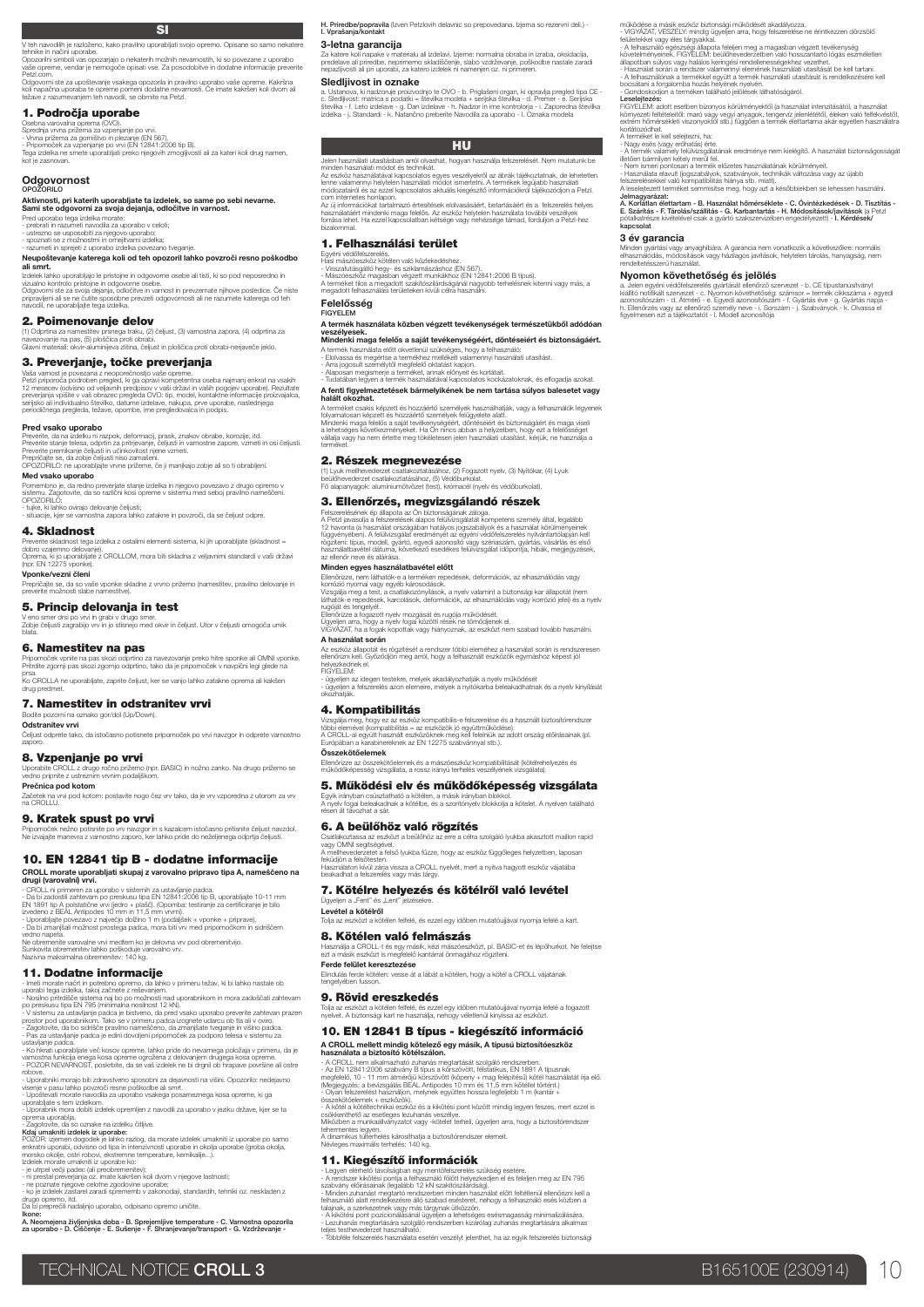### RU

Эта инструкция показывает как правильно использовать ваше СИЗ. В

инструкции показаны только некоторые варианты использования.<br>Предупреждающие символы показывают некоторые потенциально опасные<br>ситуации, однако мы не можем представить все возможные варианты<br>неправильного использования. Р Petzl.com.

Лично вы несете ответственность за правильное использование СИЗ.<br>Неправильное использование этого снаряжения создает дополнительную<br>опасность. В случае возникновения каких-либо сомнений или трудностей<br>обращайтесь в компан

### **1. Область применения**

Средство Индивидуальной Защиты (СИЗ).<br>Брюшной веревочный зажим для подъема по веревке.<br>- Устройство для подъема по рабочей верёвки (ЕМ 12841:2006 тип B).<br>- Устройство для подъема по рабочей верёвки (ЕМ 12841:2006 тип B).<br>

### **Ответственность**

### **ВНИМАНИЕ**

**безопасность.**

Деятельность, связанная с использованием данного снаряжения,<br>опасна по своей природе.<br>Лично Вы являетесь ответственными за свои действия, решения и

Перед использованием данного снаряжения Вы должны: - Прочитать и понять все инструкции по эксплуатации. - Пройти специальную тренировку по его применению.

- Познакомиться с потенциальными возможностями изделия и ограничениями<br>по его применению.<br>- Осознать и принять вероятность возникновения рисков, связанных с<br>применением этого снаряжения.

**Игнорирование этих предупреждений может привести к серьёзным травмам и даже к смерти.** Это изделие может применяться только лицами, прошедшими специальную

подготовку или под непосредственным контролем такого специалиста.<br>И только Вы отвечаете за последствия этих действия, решения и безопасность,<br>и только Вы отвечаете за последствия этих действий. Если Вы не компетентны<br>в да

### **2. Составные части**

(1) Отверстие для присоединения грудной стропы, (2) Кулачок, (3) Защёлка безопасности, (4) Отверстие для присоединения обвязки, (5) Износоустойчивая пластина.

Основные материалы: корпус из алюминиевого сплава, кулачок и износоустойчивая пластина из нержавеющей стали.

### **3. Проверка изделия**

Ваша безопасность зависит от технического состояния вашего снаряжения.<br>Petzl рекомендует проводить тщательную проверку изделия компетентным<br>лицом как минимум раз в 12 месяцев. Частота таких проверок может<br>быть увеличена в

**Перед каждым применением<br>Убедитесь, что изделие без трешин, деформаций, рубцов, следов износа и** 

Убедитесь, что изделие без трещин, деформаций, рубцов, следов износа и<br>Коррозии и т.д.<br>Проверьте состояние корпуса, присоединительных отверстий, кулачка,<br>шпинделя и защелки безопасности.<br>Проверьте кулачок на наличие загря

**Во время каждого использования**

Важно регулярно следить за состоянием изделия и его присоединением к<br>другому снаряжению в системе. Убедитесь в том, что все элементы снаряжения<br>в системе расположены корректно друг относительно друга.

ВНИМАНИЕ: - посторонних предметов, которые могут помешать правильной работе кулачка, - ситуаций, в которых защелка безопасности может зацепиться и вызвать открытие кулачка.

### **4. Совместимость**

Убедитесь, что данное изделие совместимо с другим снаряжением в вашей<br>системе защиты от падения (совместимо = правильно функционирует).<br>Снаряжение, которое вы используете совместно с CROLL должно удовлетворять<br>стандартам, **Карабины**

Убедитесь в том, что карабины совместимы с веревочным зажимом (установка и работоспособность, вероятность неправильного позиционирования).

# **5. Принципы работы и проверка**<br>Он скользит по веревке в одном направлении, и зажимает верёвку при

Он скользит по веревке в одном направлении, и зажимает верёвку при движении в противоположном направлении. Зубцы кулачка входят в оплётку верёвки, после чего кулачок прижимает верёвку. Прорези в кулачке способствуют удалению грязи.

**6. Присоединение к обвязке (беседке)**

Прикрепите устройство к обвязке, пропустив соединительное звено («рапид»)<br>Иристените грудную обвязку к верхнему отверстие.<br>Пристените грудную обвязку к верхнему отверстию так, чтобы устройство<br>находилось в вертикальном по

### **7. Установка\снятие с\на веревку**

Следует обращать внимание на указатель Up/Down (Ввер:

**Снятие с веревки**

Подвиньте зажим вверх по веревке с одновременным отведением защёлки безопасности вниз и наружу.

### **8. Подъем по веревке**

Используйте зажим CROLL вместе с другими зажимами (BASIC, например)<br>и стремя для ноги. Всегда пристраховывайтесь ко второму зажиму<br>соответствующим усом самостраховки.

**Косые перила**

Если подъем начинается на наклонной веревке: прижимайте веревку верхней частью ноги, чтобы веревка шла параллельно желобку зажима CROLL.

### **9. Короткий спуск по веревке**

Осторожно переведите устройство выше по веревке на небольшое расстояние,<br>и одновременно сдвиньте кулачок вниз указательным пальцем. Не трогайте<br>защёлку безопасности, ввиду опасности непроизвольного открытия кулачка.

### **10. EN 12841 тип В - дополнительная информация**

**CROLL должен использоваться со страховочными устройствами типа A,**<br>**установленными на второй (страховочной) верёвке.**<br>- В Соответствии со стандартами EN 12841:2006 тип В используйте статические<br>- В соответствии со станда

- Используйте набор соединительных элементов длиной не больше 1 м<br>(самостраховка + карабины + устройства),<br>- Чтобы уменьшить риски связанные со свободным падением, следите за тем<br>чтобы веревка, расположенная между устройс

Дина́мическая нагрузка может повредить страховочную веревку.<br>Максимальная номинальная нагрузка: 140 кг.

**11. Дополнительная информация**

- Вы должны иметь план спасательных работ и средства для быстрой<br>его реализации на случай возникновения сложных ситуаций в процессе<br>применения данного снаряжения.<br>она должна отвечать требованиям стандарта EN 795 (минималь

12 кН). - В системе, защищающей от падения, очень важно проверять минимально необходимый размер свободного пространства под работником перед началом<br>работ, чтобы избежать удара о поверхность или о различные препятствия в<br>случае падения.

- Убедитесь, что точка прикрепления расположена корректно для снижения<br>- Росдитесь, что точка прикрепления расположена корректно для снижения<br>- Обвязка (привязь), предназначенная для защиты от падения.<br>- В случае использо

нагрузке).<br>- Снаряжение не прошло проверку. У Вас есть сомнения в его надежности.<br>- Вы не знаете полную историю его применения.<br>- Когда оно устарело и более не соответствует новым стандартам, законам,<br>- Ктобы избежать исп

### уничтожить. **Условные обозначения:**

А. Срок службы неограничен - В. Допустимый температурный режим - С.<br>Меры предосторожности - D. Чистка - Е. Сушка - F. Хранение/транспортировка<br>- G. Обслуживание - Н. Модификация/Ремонт (запросы/Контакты<br>Petzl, за исключен

### **Гарантия 3 года**

От всех дефектов материала и производства. Исключение составляют:<br>нормальный износ и старение, окисление, изменение конструкции или<br>переделка изделия, неправильное хранение, плохой уход, небрежное<br>отношение, а также испол

### **Прослеживаемость и маркировка**

а. Орган по управлению производством этого СИЗ - b. Уполномоченный орган,<br>выдавший сертификат СЕ - с. Матрица данных = номер модели + серийный<br>номер - d. Диаметр - е. Серийный номер - f. Год производства - g. День<br>произво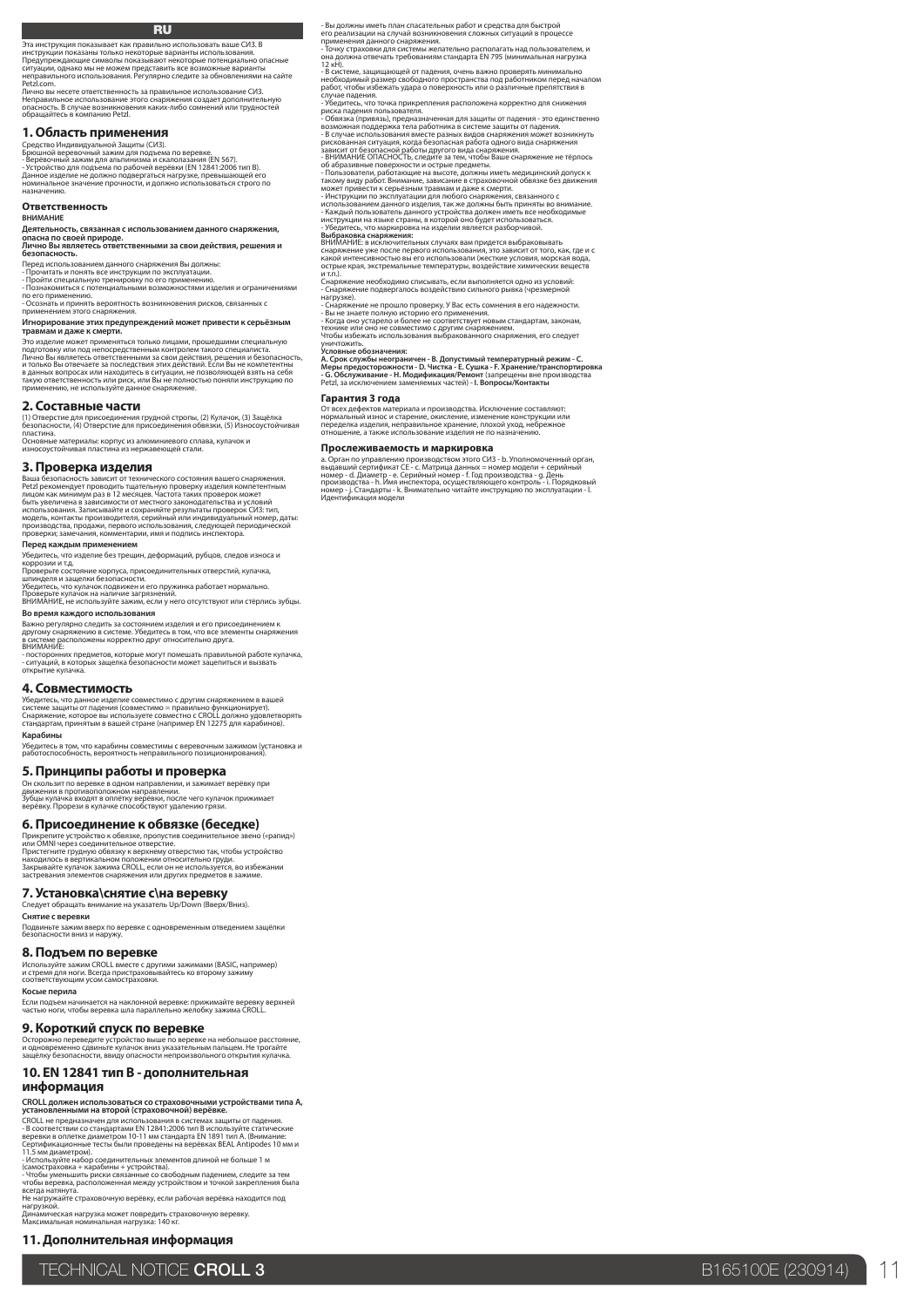### JP

本書では、製品の正しい使用方法を説明しています。技術や使用 方法については、いくつかの例のみを掲載しています。 製品の使用に関連する危険については、警告のマークが付いて<br>います。ただし、製品の使用に関連する危険の金でをここに網羅<br>することはてきません。最新の情報や、その他の補足情報等は<br>Petzl.com で参照できますので、定期的に確認してください。<br>警告及び注意事項に留意し、製品の誤使用は危険を増加させます。疑問 号ニの責任です。本製品の誤使用は危険を増加させます。疑問<br>点や不明な点は(株)アルテリア(TEL 04-2968-3733)にご相談く ださい。

### 1.用途

本製品は個人保護用具 (PPE) です。<br>ロープ登高に使用するチェストアッセンダーです。<br>- マウジテニアリング及びクライミング用ロープクランプ (EN 567)<br>- 作業ロープ用アッセンダー (EN 12841:2006 type B)<br>本製品の限界を超えるようなしでください。<br>の用途以外での使用はしないでください。

**責任**

### 警告

### **この製品を使用する活動には危険が伴います。 ユーザー各自が自身の行為、判断、及び安全の確保について その責任を負うこととします。**

使用する前に必ず:<br>- 取扱説明書をよく読み、理解してください<br>- この製品を正しく使用するための適切な指導を受けてください<br>- この製品を使用する活動に伴う危険について理解してください<br>- この製品を使用する活動に伴う危険について理解してください

### **これらの注意事項を無視または軽視すると、重度の傷害や死 につながる場合があります。**

この製品は使用方法を熟知していて責任能力のある人、あるいは

それらの人から目の届く範囲で直接指導を受けられる人のみ使<br>用してください。<br>ユーザー各自が自身の行為、判断、及び安全の確保について責<br>エを負い、またそれによって生じる結果についても責任を負うと、<br>とします。各自で責任がとれない場合も、この製品を使用し<br>また取扱説明の内容を理解できない場合は、この製品を使用し ないでください。

### 2.各部の名称

(1) チェストストラップアタッチメントホール (2) カム (3) トリガー (4) ハーネスアタッチメントホール (5) ウェアプレート 主な素材: アルミニウム合金(フレーム)、ステンレススチール(カ ム、ウェアプレート)

### 3.点検のポイント

器具の状態は、ユーザーの安全に大きく関係します。 ペツルは、十分な知識を持つ適仕者による詳細点検を、少なくとなったとに行うことをお勧めします(国内状態によっても変わります)。点色の結果を記録してくだ<br>も12ヶ月ごとに行うことをお助めします(国や地域における法規<br>や、使用状態によっても変わります)。点検の結果を記録してくだ<br>ごい。点検者の名前と署名。<br>題点、コメント、点検者の名前と署名。

# **毎回、使用前に**

製品に亀裂や変形、傷、磨耗、腐食等がないことを確認してくだ さい。

フレーム、コネクションホール、カム、トリガー、カムの軸、スプリン グの状態を確認してください。 カムの動きとスプリングの状態に問題がないことを確認してく

ださい。 カムの歯に泥等が詰まっていないことを確認してください。 警告:カムの歯が欠けている場合は使用しないでください。

### **使用中の注意点**

この製品及び併用する器具(連結している場合は連結部を含む) に常に注意を払い、状態を確認してください。システムの各構成 器具が正しくセットされていることを確認してください。 警告:

- 異物(小石、小枝、ウェビング等)が挟まることによりカムの動きが 妨げられる場合があります。 - トリガーが物に引っかかると、カムが開くことがあります。

### 4.適合性

この製品がシステムの中のその他の器具と併用できることを確認 してください(併用できる = 相互の機能を妨げない)。 CROLL と併用する器具は、使用する国における最新の規格に適 合していなければなりません(例: ヨーロッパにおけるコネクター の規格 FN 12275)

### **コネクター**

使用するコネクターが本製品との併用に適していることを確認し てください。適切にセットできること、正しく機能すること、不適切 な向きになる可能性がないことを確認してください。

### 5.機能の原理と確認

ロープ上を一方向には動きますが、反対方向には動きません。 カムの歯がロープを噛むことにより、フレームとの間でロープを 挟みます。ロープに付いた泥等によるつまりを防ぐために、カム にはスロットがあります。

### 6.ハーネスへの取り付け

アタッチメントホールにクイックリンクまたは OMNI を通し、ハー

ネスに取り付けます。<br>器具が倒れないように、上部のアタッチメントホールにチェストス<br>トラップを通して締めます。<br>CROLL のカムは、使用していると、その他の器具等が挟まる危険が<br>ムをります。

### 7.ロープの取り付けと取り外し

上下の向きを示す目印に注意して正しい向きにセットしてくだ さい。

**ロープの取り外し方法**

器具を上にスライドさせながら、トリガーをまず下側に、それから 外側に引いてください。

### 8.ロープ登高

CROLL と、フットループを取り付けた別のロープクランプ(BASIC 等)を使用します。必ず別のロープクランプとハーネスを適切なラ ンヤードで連結してください。

### **斜めにトラバースする場合**

ロープが斜めになっている箇所で登り始める時は、ロープをま たいで、ロープが CROLL に対して平行に流れるようにしてくだ さい。

### 9.短い距離の下降

器具をゆっくりと上にスライドさせながらカムを下に押してくださ い。その際、指を挟まないよう注意してください。トリガーは操作し ないでください。不意にカムを解除してしまう危険があります。

### 10.EN 12841 type B について

### **CROLL は、必ずバックアップロープにセットしたタイプ A のバ ックアップ器具と併用してください。**

CROLL は、フォールアレストシステムでの使用には適していま

せん。 - EN 12841:2006 タイプ B の要求事項を満たすためには、EN 1891 タイプ A に適合した直径 10~11 mm のセミスタティック ロープ(コア + シース)を使用する必要があります。(認証テスト ではベアール『Antipodes 10 mm』、『Antipodes 11.5 mm』が使 用されました)

- <sub>用されました)</sub><br>- 用されました)<br>- ランヤード + コネクター + 器具の長さが1 mを超えないように してください

- 器具に衝撃荷重がかかるのを避けるため、ロープ(器具と吊り 元の間)はたるませず、常にテンションがかかった状態を保つ必

要があります。<br>バックアップ用ロープを、ワークポジショニングのために使用し<br>ないでください。<br>衝撃荷重: 140 kg<br>最大使用荷重: 140 kg

### 11.補足情報

- ユーザーは、この製品の便用中に問題が生じた際にすみやかに<br>対処じあえられたキューデランとそれに必要となる装備をあられているましていることになりません。<br>かじめ用意しておく必要があります。<br>インステム用のアンカーは、ユーザーの体より上にとるようにして<br>インステム用のアンカーは、ユーザーの体よりアランスが、トリアのの<br>要求事項を満たしていなければなりません。<br>モンスプロートのなければなりません。<br>モンスプロアンカーは、この使用があり、他

- 取扱説明書は、製品と一緒にユーザーの手に届かなければなり ません。また、取扱説明書は製品が使用される国の言語に訳され ていなければなりません。 - 製品に記されたマーキングが読めなくならないように注意して

# ください。 廃棄基準:

警告: 極めて異例な状況においては、1回の使用で損傷が生じ、 その後使用不可能になる場合があります(劣悪な使用環境、海に 近い環境での使用、鋭利な角との接触、極端な高/低温下での使 用や保管、化学薬品との接触等)。

以下のいずれかに該当する製品は以後使用しないでください: - 大きな墜落を止めた、あるいは非常に大きな荷重がかかった。 - 点検において使用不可と判断された。製品の状態に疑問があ

る。 - 完全な使用履歴が分からない。 - 該当する規格や法律の変更、新しい技術の発達、また新しい製 品との併用に適さない等の理由で、使用には適さないと判断さ れた。

使用しなくなった製品は、以後使用されることを避けるため廃棄 してください。<br>**アイコン:** 

A. 耐用年数(特に設けていません) - B. 使用温度 - C. 使用上の注<br>意 - D.クリーニング - E. 乾燥 - F. 保管 / 持ち運び - G. メンテナン<br>ス - H. 改造 / 修理 / パーツの交換を除き、ペツルの施設外での製<br>品の改造および修理を禁じます) - I. 問い合わせ

### **3年保証**

原材料及び製造過程における全ての欠陥に対して適用されます。 以下の場合は保証の対象外とします:通常の磨耗や傷、酸化、改 造や改変、不適切な保管方法、メンテナンスの不足、事故または 過し、次叉、下過する休日ガム、シンプンファン、シース、事故。)<br>過失による損傷、不適切または誤った使用方法による故障。

### **トレーサビリティとマーキング**

a. この個人保護用具の製造を監査する公認機関 - b. CE適合評 価試験公認機関 - c. トレーサビリティ: データマトリクスコード =<br>製品番号 + 個別番号 - d. 直径 - e. 個別番号 - f. 製造年 - g. 製造<br>日 - h. 検査担当 - i. 識別番号 - j. 規格 - k. 取扱説明書をよく読ん でください - l. モデル名